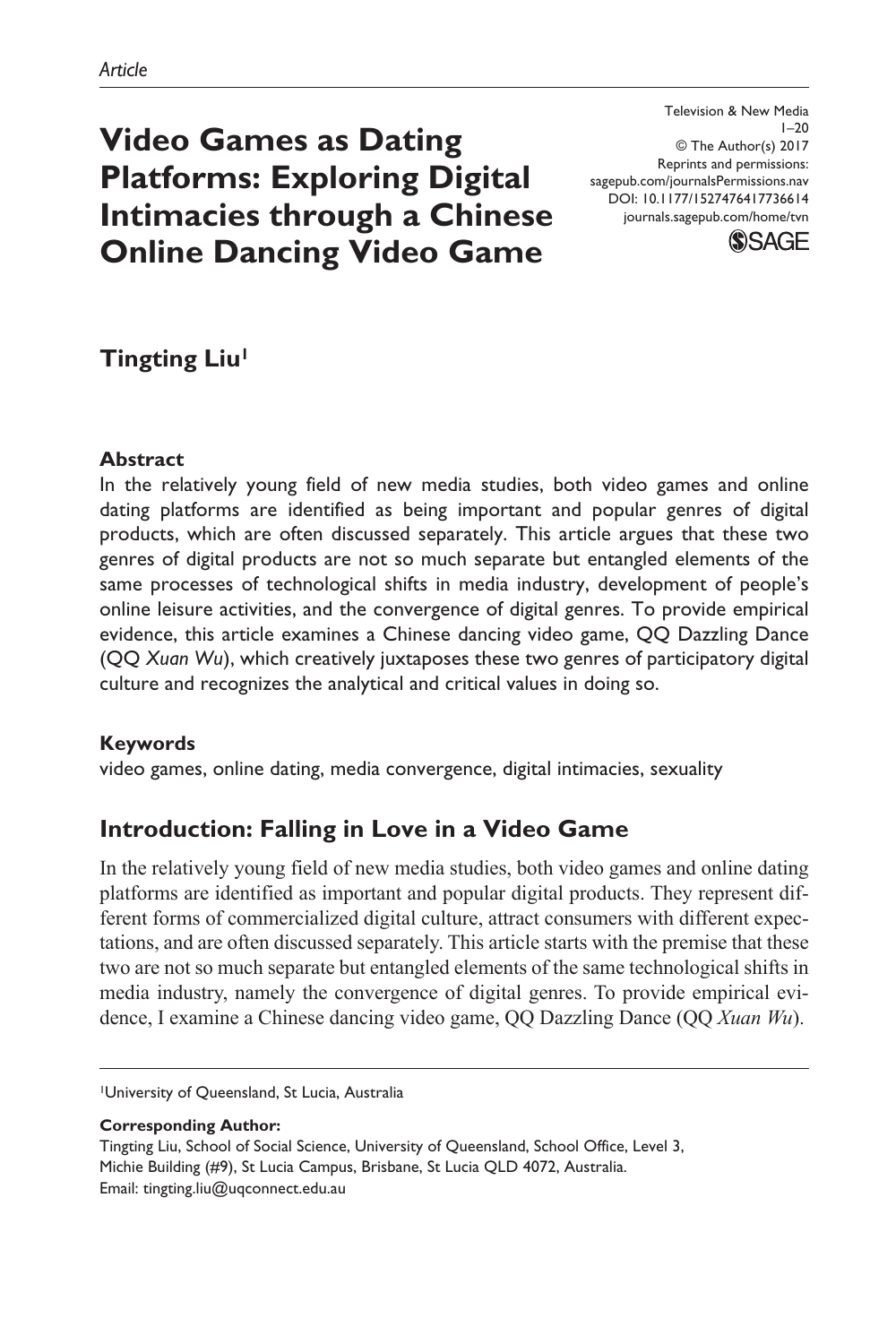The investigation begins with the many online dating stories that I heard during my four-month internship in a local nongovernmental organization (NGO) in 2014. Located in one of the many industrial areas in Shenzhen City, Southeast China, this NGO mainly serves rural-to-urban migrant laborers.<sup>1</sup> The love story of a young heterosexual couple, Chen Xin and Five, caught my attention.2 When I first encountered them, they looked much like any other young heterosexual couple working and living in this industrial area. After I became acquainted with them, I found that their relationship had originated online: they had met, fallen in love, and got married in virtual space, before finally meeting and consummating their relationship offline. Furthermore, I discovered that this couple actually met playing a Chinese online dancing video game, QQ Dazzling Dance, rather than via online dating platforms.

Later, between October 2015 and June 2016, I carried out more extensive ethnographic fieldwork over a nine-month period. During this time, I stayed in a factory manufacturing cellphone cameras and assembling cellphones. I got in touch with more gamers of QQ Dazzling Dance. All of them came from rural areas in Midwestern China and were aged between sixteen and thirty-five. Most of them worked in the same factory; others worked as security guards, deliverymen, salespersons, and clerks in nearby factories. I expanded the number of interviewees and conducted face-to-face ethnographic research with seventeen game players (nine men and eight women of different sexual orientations). I asked them to show me their avatars and tell me their in-game stories and I also invited them to talk about their general notions and experiences of love, gender, sex, and marriage. I also carried out long-term online ethnographic research into the game myself (November 2015 till the present date), focusing on QQ Dazzling Dance's online forums.3 My own participant observation of the game brought the total number of acquaintances whose stories I have heard to approximately eighty-five.

The work schedule at the factory was tight. In the factory where I stayed, for example, workers worked between ten and eleven hours a day, for six days a week. No mobile phones were allowed during shifts. However, this did not stop workers from constantly staying online and consuming digital culture. In particular, these young workers frequented the Internet cafés nearby. The industrial areas in Southeastern China are known for the ubiquity of such Internet cafés, which provide quality facilities (Qiu 2013). For example, Zheng (nineteen, male, from Sichuan province) recalled,

I come from the remote rural area in the West. I started gaming with my co-workers shortly after I came here under their influence. QQ Dazzling Dance is easy and addictive; once you learn to play the game, you get addicted easily. Back in the days when the game was most popular among us, a bunch of us ten or so workers often went to the Internet café together. We would go there immediately after dinner, as the place would be full if we go late. We often played late into the night and everyone would be drowsy at work the next day.

Gaming together was an important social activity among the workers. These workers came from different places and did not know each other previously. Li (twentythree, female, from Anhui province) said,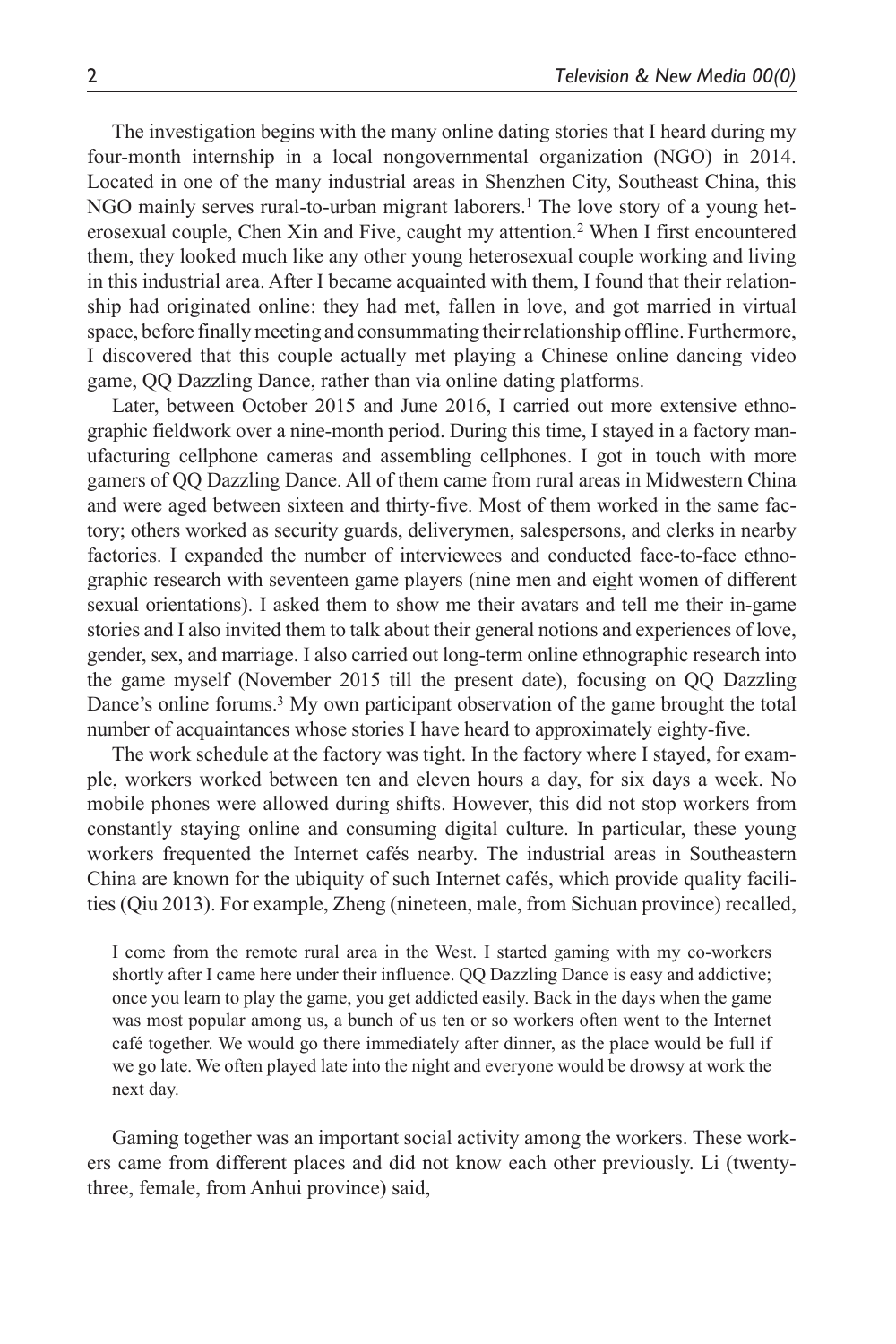I didn't go home for Chinese New Year a couple of years after I came out for work. I just couldn't stand being alone on Chinese New Year Eve. I spent five Chinese New Years in Internet cafés gaming with my co-workers. Tell you what—the players wished each other "Happy New Year" in the game, and the owner of the Internet café brought everyone hot milk tea!

Based upon my investigation, I came to learn that Chen Xin and Five's story is not unique. Many QQ Dazzling Dance gamers have experienced romantic feelings while playing the game and some have "successfully" translated these online romantic feelings into online encounters and "real" relationships. To further unpack the process of the "gamification" of dating and assess its implications for understanding intimacies in the digital age, this article asks, What are the exact affordances that enable the video game to serve the function of a dating platform? How do its gamers come to understand and negotiate the game's designs? What are the differences and similarities, between virtual and nonvirtual relationships and encounters?

Answers to these questions, as suggested by video game theorist Ian Bogost, should begin by dealing with the fundamental question, What is the nature of the game (Bogost 2015, x)? One of the most popular games in China, QQ Dazzling Dance was developed by Chinese infotech (IT) giant, Tencent Inc., in 2008; the game now ranks at number ten among all video games in China (measured in relation to the number of daily gamers), with 2.6 million people online simultaneously each day. The game itself is quite simple: the system gives orders and the player responds by using direction keys (Up, Down, Left, Right, etc.) to control their avatar's dance moves. During each round of a new game, the player(s) press the direction keys to match the rhythm of a pop song; the more closely their dance moves correspond with the music, the higher the score they receive. In the main player versus player (PVP) mode of the dance game, a type of multiplayer interactive game between two or more live participants, each player competes against each other.

On the home page of the official website for QQ Dazzling Dance, the game's manufacturer claims the game to be "the most romantic video game."4 This study intends to ask, Why would a video game be advertised and used as an online dating platform? In the context of contemporary China, how does the overlap between two often separately discussed genres and conventions of digital products open up new ways of thinking about the political, cultural, economic, and private realms of people's romantic experience?

The concept of media convergence offers a means of thinking about these questions. It typically refers to the following three trends: (1) the merging of previously distinct media technologies and media forms resulting from digitization, computer networking, and the proliferation of mobile devices (Jenkins 2006); (2) the concentration of the ownership of mainstream commercial media (Jenkins 2006; McChesney 1999); and (3) media audiences' constant traveling across the borders of the virtual and the actual worlds to seek entertainment (Jenkins 2006; Jung 2010). However, the concept of "convergence," especially Henry Jenkins's account, has been widely critiqued. A concern is that the term is often used at such an overarching scale that it may obstruct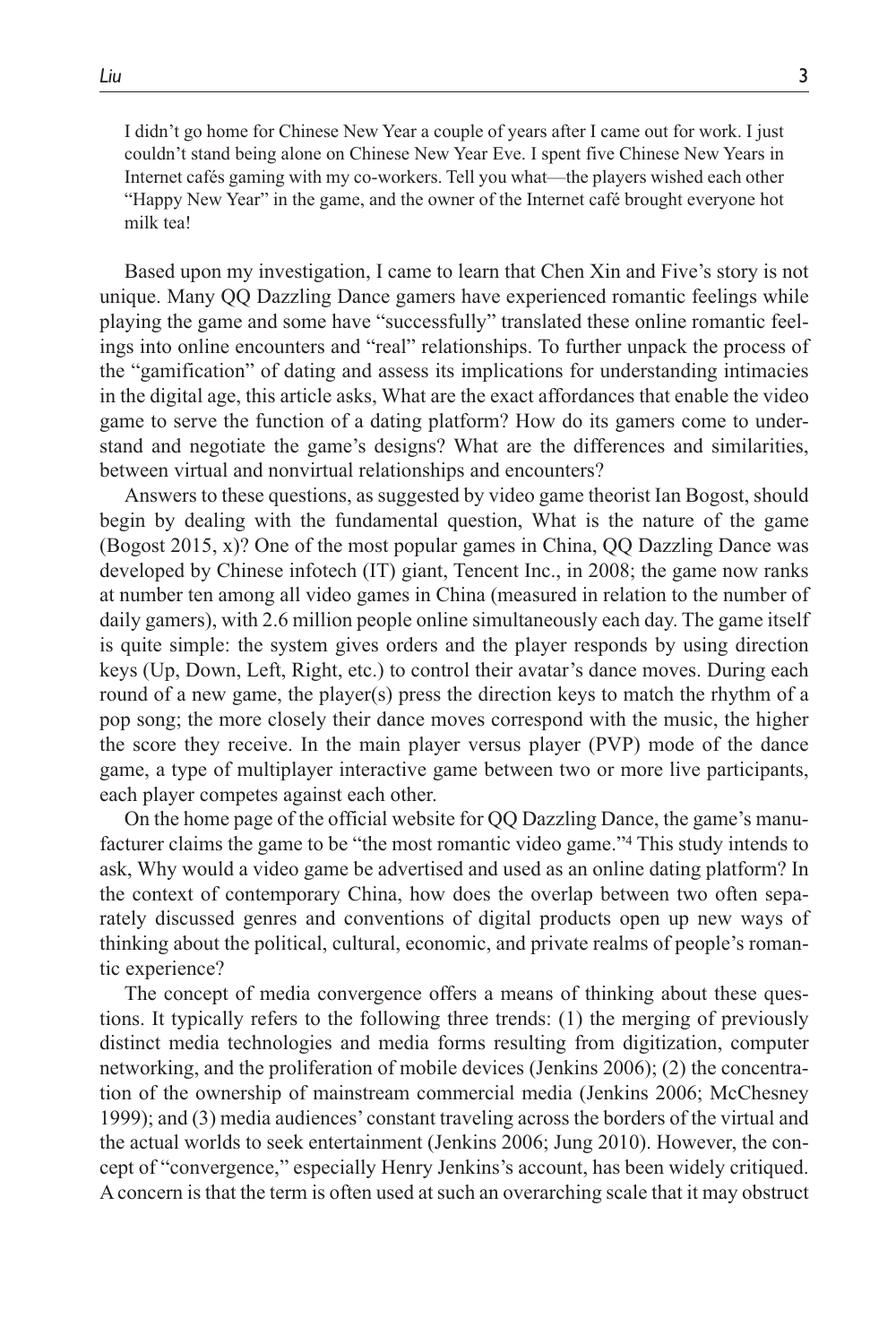understandings of diverse phenomena and specific practices (Hay and Couldry 2011). Another critique is from Nick Couldry (2011), who points out that the account of convergence should be more culturally and geographically contextualized. Other useful critiques are from feminist media scholars, who consider convergence as being embedded within contemporary unequal gender relations (Driscoll and Gregg 2011; Ouellette and Wilson 2011). Building upon these critiques of media convergence, I will focus on the possible articulations between two digital products, namely video games and online dating platforms. I will also center my analysis of the game on its implications for gender relations in contemporary China.

### **Reading Video Games as Online Dating Platforms: Texts and Sites**

As the field of video game studies matures, different approaches to analyzing video games, game play, and players have emerged. Psychological studies of video games and their tendency to pathologize video gamers have been critiqued because they often carry little inside understanding of video game culture (Goldberg and Larsson 2015). It is also suggested that video games should not only be treated as products of technology, but also as products of culture (Goldberg and Larsson 2015). Similarly, proponents of Cultural Studies have been particularly interested in advancing an understanding of video game culture as a new kind of popular culture associated with distinct styles, behaviors, interests, and implications for ethnicity, gender, and race relations (Bogost 2015; Cover 2015, 2016; Shaw 2010). They have asked questions such as, Who plays? What do they play? How do they play? And how is video game culture separate from or related to a constructed mainstream culture (Shaw 2010)? Believing that the worth of a video game lies in its gamers' experience, anthropologists have focused on providing ethnographic accounts of people's in-game social lives (Boellstorff 2008).

However, the existing literature on video games fails to explain why a digital game is viewed as an environment in which romantic encounters can be digitally played out. More important questions include what kinds of sociocultural forces write the script of romantic love, and how do male and female avatars in the game know how to perform their "masculine" and "feminine" roles (Butler 1988)? How do players conform to and/or negotiate the game's romantic script? Do digital games challenge patriarchal ideologies or embrace values of gender equality (Evans and Janish 2015)? Can they provide a wider variety of choices of gender and romantic relationships than exist in reality (McDonald 2015)?

To answer these questions, we need to take on board critical approaches in the field of gender and sexuality studies, focusing on the interplay between intimacy and digital dating. Of the possible ways to consider intimate lives in the digital age, one strand of thought views digital platforms as "*texts*." This viewpoint considers how such digital products as websites create specific content and aesthetic forms to attract users (Miller 2000). Many studies that have used this approach conclude that digital platforms respond to and reinforce preexisting normative, exclusive, or discriminatory ideologies. For instance, Sharif Mowlabocus (2010a) uses this approach in his research into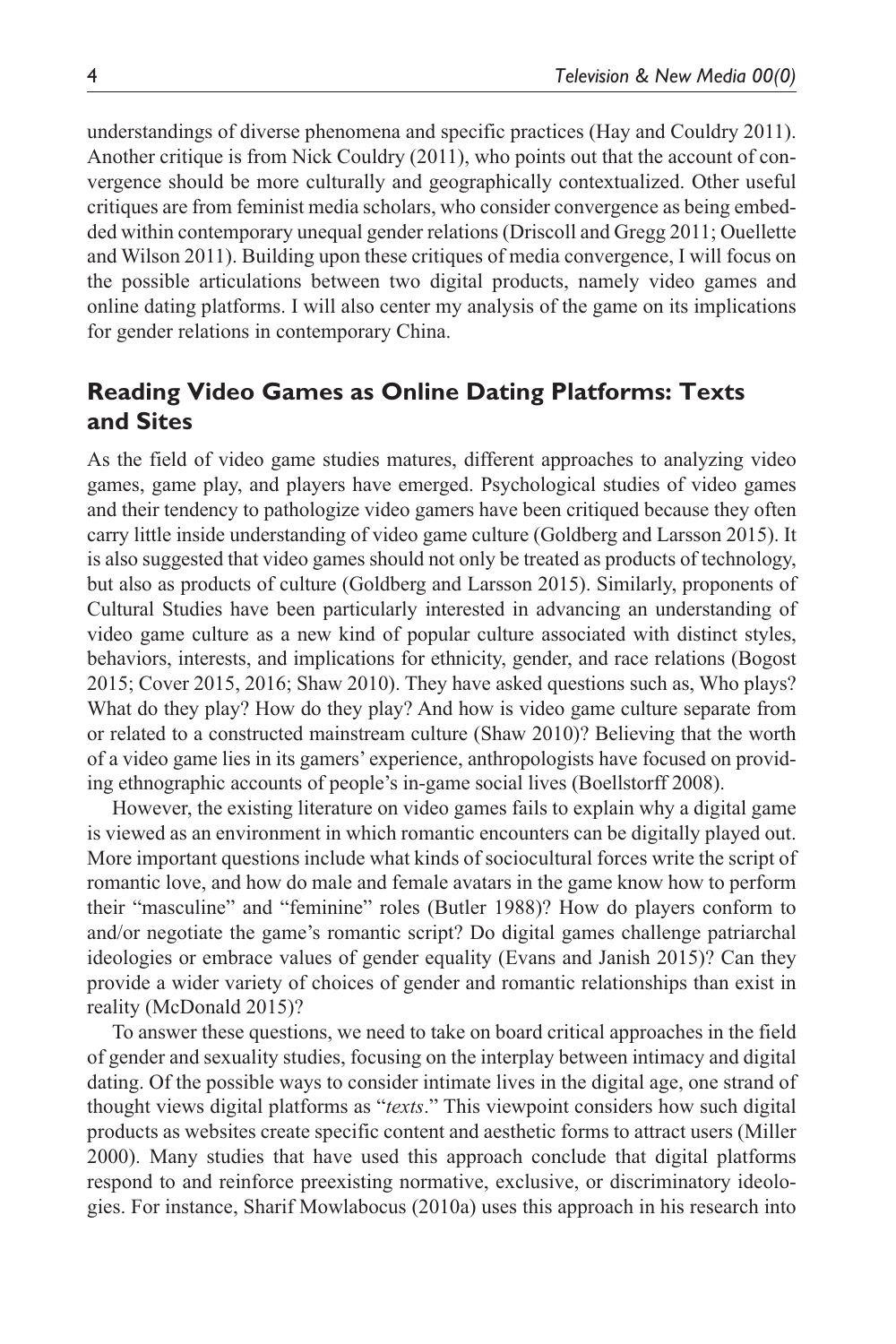the gay dating website, Gaydar.com, and finds that the core feature of the website is a search engine with a range of filters. These filters are designed based on factors such as sexual fetishes, body type, age, and location.

Another strand of thought approaches digital dating platforms as *sites*. The focus of this approach is on examining people's everyday and habitual engagement with digital dating media, seeing them as significant areas for the exercise and negotiation of "new" rules for intimacy. For example, Ilana Gershon (2011) delineates how new media has affected the intricacies of relationships and their dissolution. In the Facebook era, Gershon observes, when one can change his or her relationship status from the prelisted choices of "in a relationship" to "single" before telling his or her friends, the way one breaks up, and the media through which one chooses to distribute this information, matter very much and require serious social management (Gershon 2011). Another example comes from the work of Jamie Hakim (2016), which examines the phenomenon of the increasing number of young British men who share images of their worked-out bodies on social media platforms. Emphasizing the economic context, the study concludes that sharing such body images has become a way by which some individuals stage a sense of value in relation to the precarious structures of feeling produced by neoliberal marketization (Hakim 2016).

Kane Race's studies, however, combine the above-mentioned approaches, considering digital platforms as both texts and sites (Race 2015b, a). In his work, Race not only examines digital dating platforms as texts, but also pays attention to how certain online hookup devices (mainly the Grindr app) function as sites, asking how party culture in the gay community has played into new ways in which gay males arrange sex and establish new forms of intimacy in the digital age. My analysis is inspired by Race's approach to studying dating platforms as both texts and sites. However, one major limitation in his work is an exclusive concentration on the "well-defined" genre of digital products: hookup and dating apps, such as Grindr. Another important genre of digital products, digital games, is largely invisible in the discussion of digital intimacies. This article draws attention to the fact that other genres of digital product, such as online games, can be equally (if not more) capable of generating romantic and sexual encounters, and also demonstrates the analytical necessity and value of reading a digital game such as QQ Dazzling Dance as an "infrastructure of the sexual and romantic encounter" (Race 2015a, 254).

### **Cultural Origins: The Birth of QQ Dazzling Dance**

Before narrowing down to a detailed analysis of the inner world of QQ Dazzling Dance (namely its avatar designs, game modes, marriage, and divorce rituals), I would like to offer a brief history of the game, which was created in 2008, almost three decades after China's economic reform and opening-up project. The reforms transformed China from a Soviet-style, centrally planned economy into a rapidly developing Asian power, with many aspects of its economy open to global capitalism. Within this context, a booming IT industry with numerous privately owned commercial websites and applications emerged.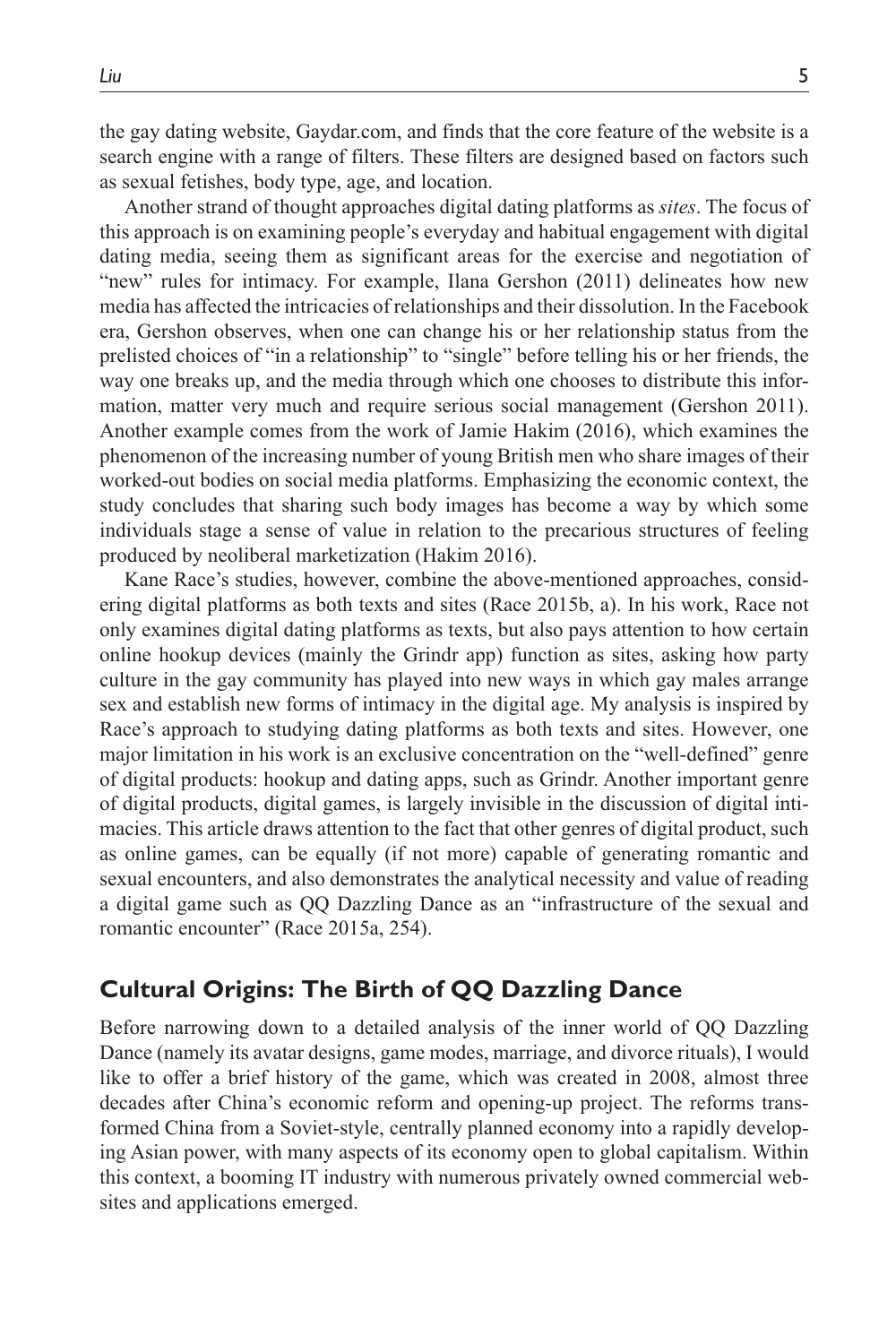As noted by Matthew Chew (2016), the years 2006–2009 represent a significant turning point in the Chinese online game industry. From 1995 to 2001, following the establishment of China's Internet infrastructure, Chinese online games were mostly noncommercial, and developed by amateurs. Between 2002 and 2005, a further openingup of the country's economy provided increasingly open (but not unlimited) access to imported commercial games from more developed and open media economies. The years between 2006 and 2009 marked a significant turning point. During that period, a strong, new, resilient, and uniquely local business model emerged, allowing room for native online gamers to design their own games to a more creative and complex standard. Since then, Chinese online games have become domestically dominant, and have had a profound impact on global online game designs. It was also during these important transitional years that one such local commercial game, QQ Dazzling Dance, was born.

Understanding QQ Dazzling Dance as an infrastructure of romantic encounter also leads to a pertinent situation in today's China in which anxiety about being single dominates public discussions and sociological analysis. As documented by Leta Hong Fincher (2014), today's China is marked by a moral panic over singleness. The widespread discourse of "leftover women," for instance, devalues unmarried women in their mid to late twenties because of their so-called "leftover" status. In much of the public discussion, the "problem" of the single woman resides in her failure to live up to the norms of heterosexual partnership and motherhood. The culture of stigmatized singleness also extends to men, considering the severe gender imbalance resulting from the previous one-child policy (Jin et al. 2015). Responding to and reinforcing the panic over singleness, television dating shows have experienced a resurgence in recent years. The most watched Chinese dating show is *If You Are the One*, which emphasizes that being single is both an individual and a social problem (Li 2015).

On the other side of the coin, Chinese society is seeing a rise in people's pursuit of romantic pleasure in relationships. In the past twenty years, popular music (Q. Wang 2007), television series (Bai 2016), and movies (Dai and Barlow 2002) have been increasingly associated with romantic love, sex, emotion, and related consumerist desire. Under these circumstances, online dating platforms, which promise to fulfill people's needs for finding husbands/wives or casual sex have proliferated (Liu 2016). These platforms include various online forums, matchmaking websites, and mobile hookup applications (Liu 2016). In traditional Chinese culture, the role of facilitating people's romantic encounters used to be undertaken by social forums, such as balls, parties, or arranged dates (*xiang qin*), while mediation services were provided by an older generation of communication media that included handwritten letters and telephone calls. With the advent of digitalization, Internet-based instant messengers have gradually assumed the role of generating and mediating people's romantic interactions. At the same time, the users of new media technologies have gradually come to view themselves as being part of a particular community in which digital platforms play a central role in intimate relationships.

It was within this specific social context that QQ Dazzling Dance, a video game creatively imitating the genres of online dating platforms, emerged. I will now move on to an analysis of the *text* of QQ Dazzling Dance centered on the following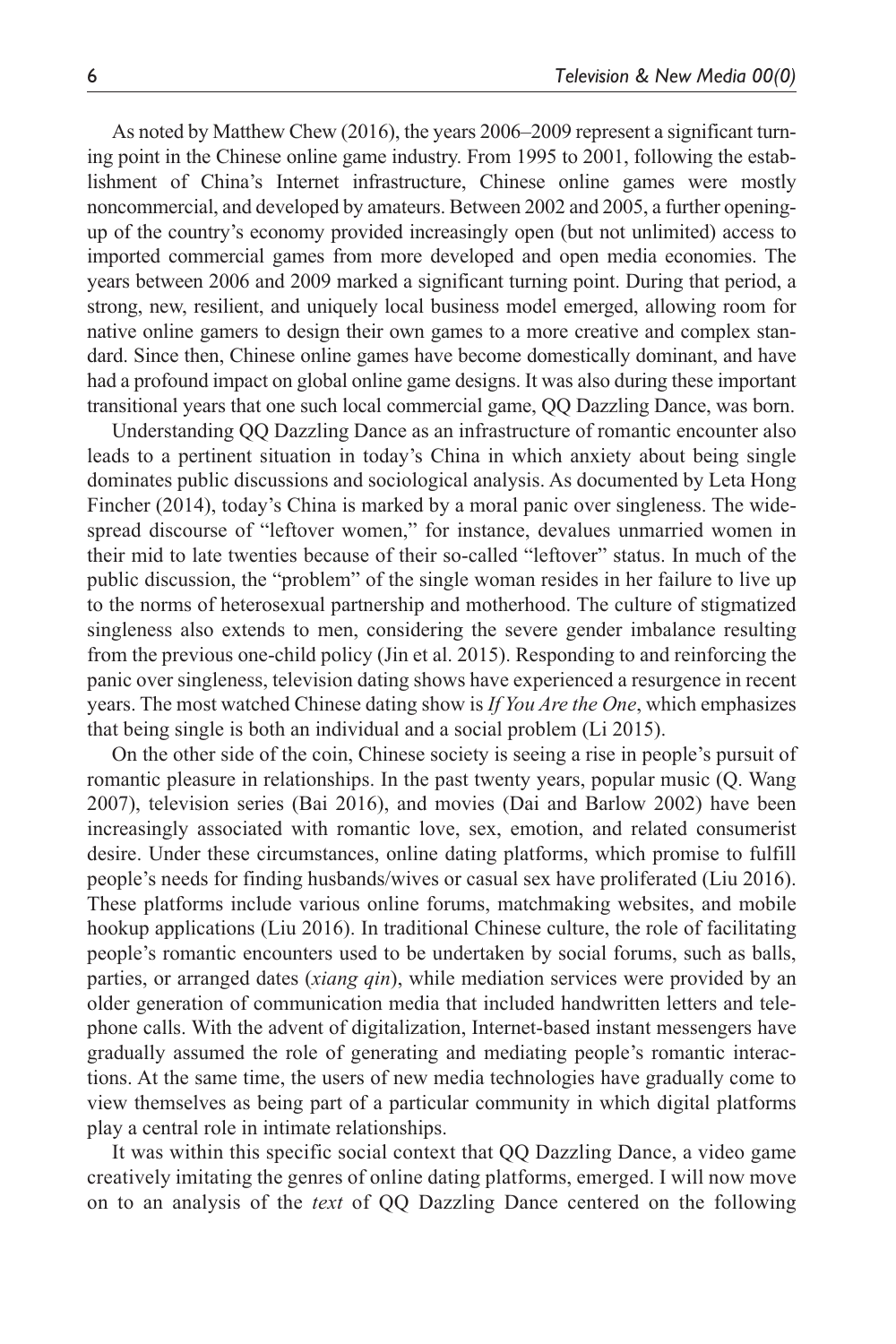

**Figure 1.** The six pieces of clothing and accessories worn by the avatar (above) were bought by a female gamer and highlight how sartorial distinctiveness is key to players' online identity.

questions: What are the exact affordances that enable the video game to serve the function of a dating platform? And what are the specific functions, environments, and designs (i.e., the programming and texts of the game) that invite gamers to use it as an online dating platform?

# **Reading QQ Dazzling Dance as Text: Heteronormative Sexual Scripting**

Every player picks an avatar (either female or male) before the game commences. Once chosen, the gender of the avatar cannot be changed. The game is free to play, but earns revenue by selling virtual items such as digital clothes and accessories for the player's avatar. For instance, during my fieldwork, I met a young girl, whose avatar had six pieces of clothing and accessories: a type of curly long hairstyle called "Flora of the Troubled Times," a tiara called "Tenderness," a mace called "Blood-thirsty Dawn Cane," a pair of brown leopard print shoes, an elegant miniskirt, and a dress called "Wild Dance of Butterflies." The whole costume cost her 226 yuan (approximately US\$33), almost the same as a normal outfit in reality (see Figure 1).

Dressing avatars in a fashionable and tasteful manner and conforming to the ideal feminine and masculine role of the game is important in QQ Dazzling Dance. "If your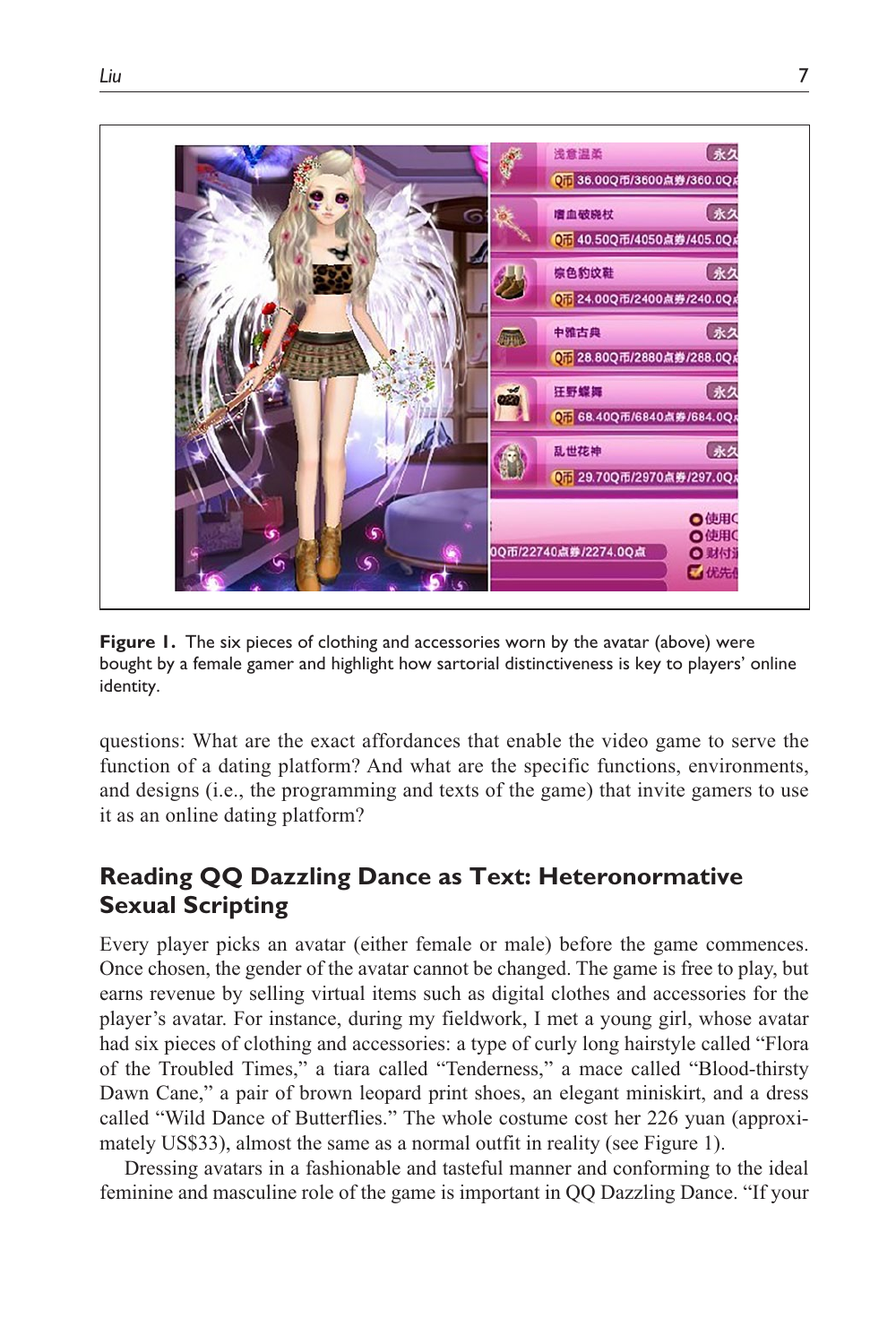avatar is ugly, no one wants to play with you." This was the first piece of advice given to me by the participant who taught me how to play QQ Dazzling Dance. And this advice proved to be important. In the game's online forum, there were posts teaching male avatars to dress fashionably.<sup>5</sup> In 2012, an online beauty competition among female avatars was held.6 In total, sixty-four female avatars participated. The common aesthetic elements of these female avatars included: slim figure, flat stomach, lean legs, carefully dyed and curled waist-length hair, and intricate lace skirts that may expose the extremely white skin of their bodies. The event attracted the attention of a number of players who offered comments and voted for the "hottest avatar."

If the images of male and female avatars indicate the only types of bodies sanctioned for heterosexual romance, the various game modes and in-game marriage rituals and procedures further highlight the fact that QQ Dazzling Dance is designed according to the heteronormative sexual script emphasizing male-female monogamous partnership and (game system-recognized) heterosexual marriage.

Besides the regular PVP mode in which players compete with each other, QQ Dazzling Dance provides many game modes that can generate random interactions, contingent connections, and romantic feelings among its players, such as,

*Romantic Mode*: for 1 male and 1 female. The male player partners with the female player. When the game begins, it is "Boy's Time" when the male is the main player while the female assists him in fulfilling the tasks. This is followed by "Girl's Time" when the female plays with the support of the male.

Similar game modes include *Dancing Party Mode* (for one male and one female), *Date Mode* (for three males and three females), and *Free Mode* (in this mode, the two players can use specific dancing steps and make their avatars kiss each other in the dance).

QQ Dazzling Dance also offers its players the option of "marriage": *only avatars of the opposite sex can get married*. For their avatars to get married, players need to go through a series of digital rituals. First, each of the two players needs to buy a ring at the game's shopping mall. There are more than sixty kinds of digital rings in the shopping mall, with price ranging from US\$9 to US\$20. Other players can also attend the wedding to witness the ceremony and extend their best wishes (see Figure 2). After getting married, the two avatars can enjoy the *exclusive privileges of married couples*. For instance, a married couple can play in the Couple Mode in which the two players will also get a score called Love Value. Accordingly, QQ Dazzling Dance also has rules on divorce. In the game, only couples that have established a relationship (marriage) for at least seven days can get a divorce.

William Simon and John Gagnon's (2003) theory of the sexual script is useful here. Simon and Gagnon (2003) identify the heteronormative sexual script as a social force glorifying the belief that people fall into distinct and complementary genders with "natural" roles in life. It also celebrates male-female monogamous partnerships and state-recognized heterosexual marriages. It is not hard to tell that QQ Dazzling Dance is a game constituted and produced within the heteronormative framework. And it is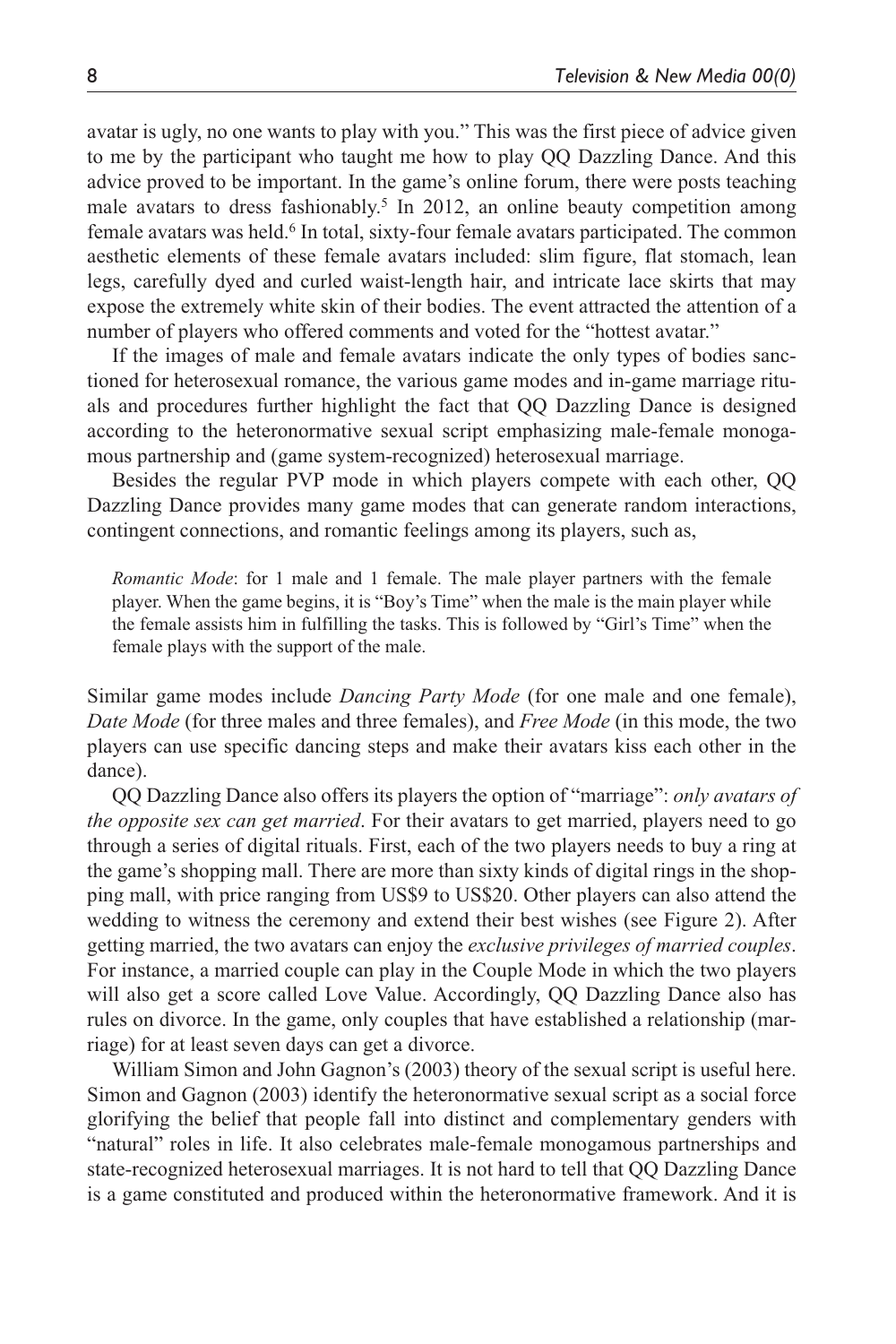

**Figure 2.** A typical wedding in QQ Dazzling Dance, allowing other guest avatars to enter the wedding scene and leave messages in the bottom left-hand rolling message board.

through this heteronormative framework of cultural representation, discourse, and language that a video game, which can be used as an infrastructure of romantic encounter, is constructed.

However, even within the heteronormative sexual script, there can be diverse gendered constructs of masculinities and femininities (Connell and Messerschmidt 2005). The kind of masculinities in the game adheres to what Geng Song and Tracy Lee (2010) have found in men's lifestyle magazines in contemporary China. They argue,

As an emerging form of popular culture, they [lifestyle magazines] have also begun to exert an increasingly significant influence on what it means to be a man in today's China. The forms of masculinity constructed through *pinwei* [taste] exemplify the commercialization of culture in contemporary China. Through *pinwei* [taste], Chinese lifestyle magazines attempt to equate the consumption of luxury items and women with the embodiment of cultural capital. In so doing, they promote forms of masculinity that are distinguishable from both the Confucian and Maoist masculinities of earlier eras. (Song and Lee 2010, 177)

Furthermore, the highly eroticized bodies of female avatars can be understood as "exaggerated adherence to a stereotypical feminine gender role" (Murnen and Byrne 1991, 479). The fingerprints of the dominant normative femininity emphasizing cuteness (*kawaii*) in Asian popular culture can also be detected (Iseri 2015).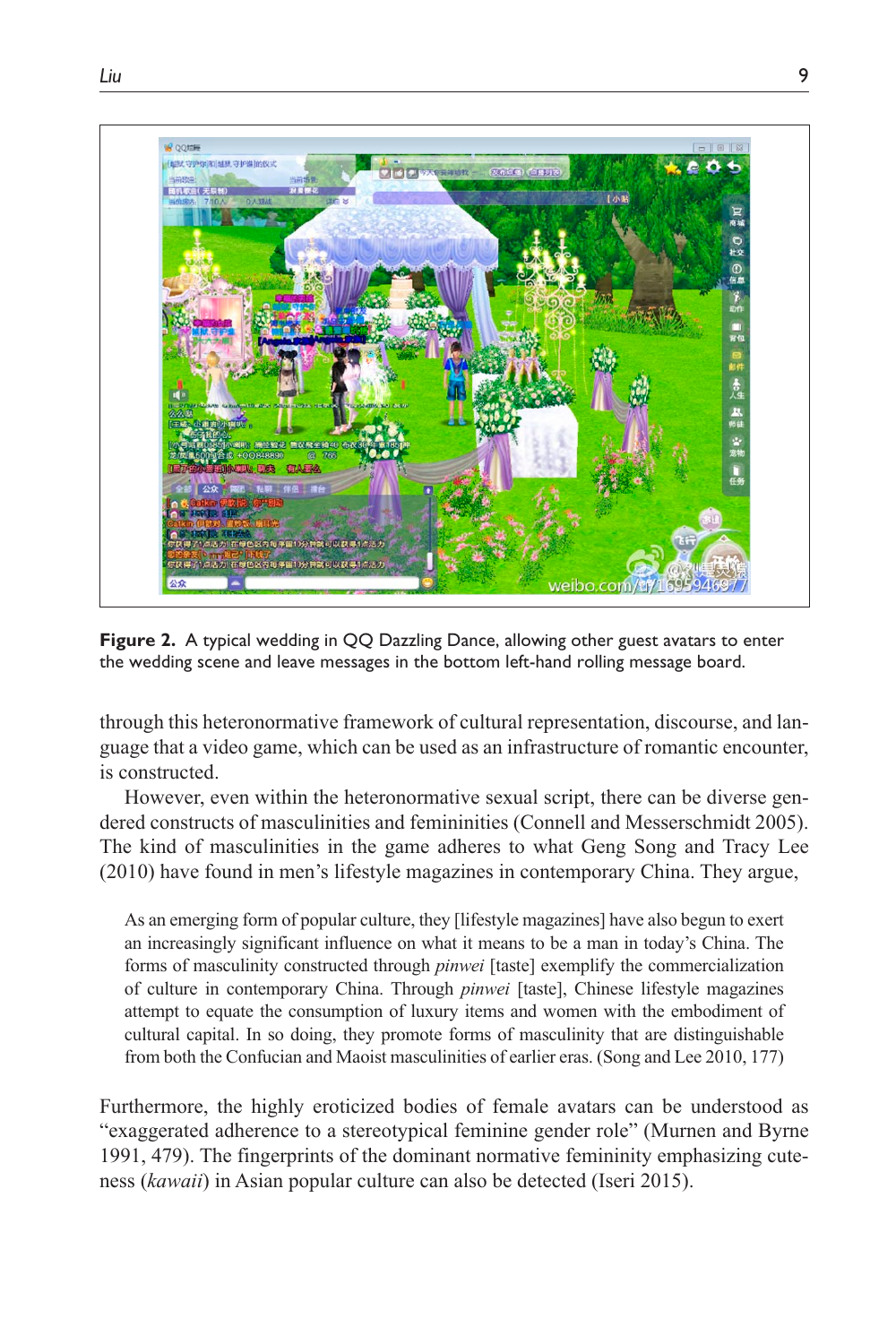### **Reading QQ Dazzling Dance as a Site**

I turn now to reading QQ Dazzling Dance as a *site*, focusing on how the many players of the game engage and interact with its "infrastructures" on a day-to-day basis. The following documentation and analysis is based on face-to-face and online ethnographic research I conducted with the gamers. I roughly and deductively divide the ways in which players experience QQ Dazzling Dance into the following scenarios<sup>7</sup>:

- *"I simply play this game"*: A few of the gamers acknowledge their right to marry avatars of the opposite sex and earn extra points ("Love Value") by doing so, but they have not married anyone. Some of them explained that this is because "it costs money." A gay man complained that because he played with a male avatar and his virtual partner also played with a male avatar, their marriage was not allowed by the system.
- *"That's only part of the game"*: Some people admitted that they have experienced more than one in-game marriage (and divorce), but these were only carried out as part of the game to gain "Love Value," and no romantic feelings evolved.
- *"What we have is true love"*: This was said by only a handful of couples, such as Chen Xin and Five, who successfully translated their online (virtual) encounters into stable, long-term, fixed relationships in "reality." This scenario is also experienced by gay and lesbian couples who meet in the game, a phenomenon that will be further analyzed in the following section.
- *"I don't know whether it can be counted as love or not"*: This view was shared by the majority of the gamers, who had romantic encounters and experienced ingame marriages and divorces. Most of the participants had not considered how to define their virtual relationships or whether their in-game marriages could be counted as "love" until I raised the question. In reality, most of them never met the online person(s) they "married" due to the significant physical distance separating them, though a few did manage to do so. They reported that this kind of relationship was somewhat specious and ambiguous, something that resembles, but does not exactly equal "love"; but they claimed that heartfelt affection and real sexual drive did exist. They also called each other "husband" or "wife" during online chatting even though these virtual relationships did not tend to last long. One female player whom I interviewed told me that she had once met a guy in QQ Dazzling Dance and gone on to have one-night stands with him. Upon discovering that the man had a girlfriend later on, the participant decided to end their relationship and refused to consider their encounter as "true love."

# **Exploring the Complexity of Digital Intimacies**

As mentioned earlier, most QQ Dazzling Dance gamers who frequented the Internet cafés in the industrial area of Shenzhen were rural migrant laborers from different places.8 In the agricultural communities where they originally came from, social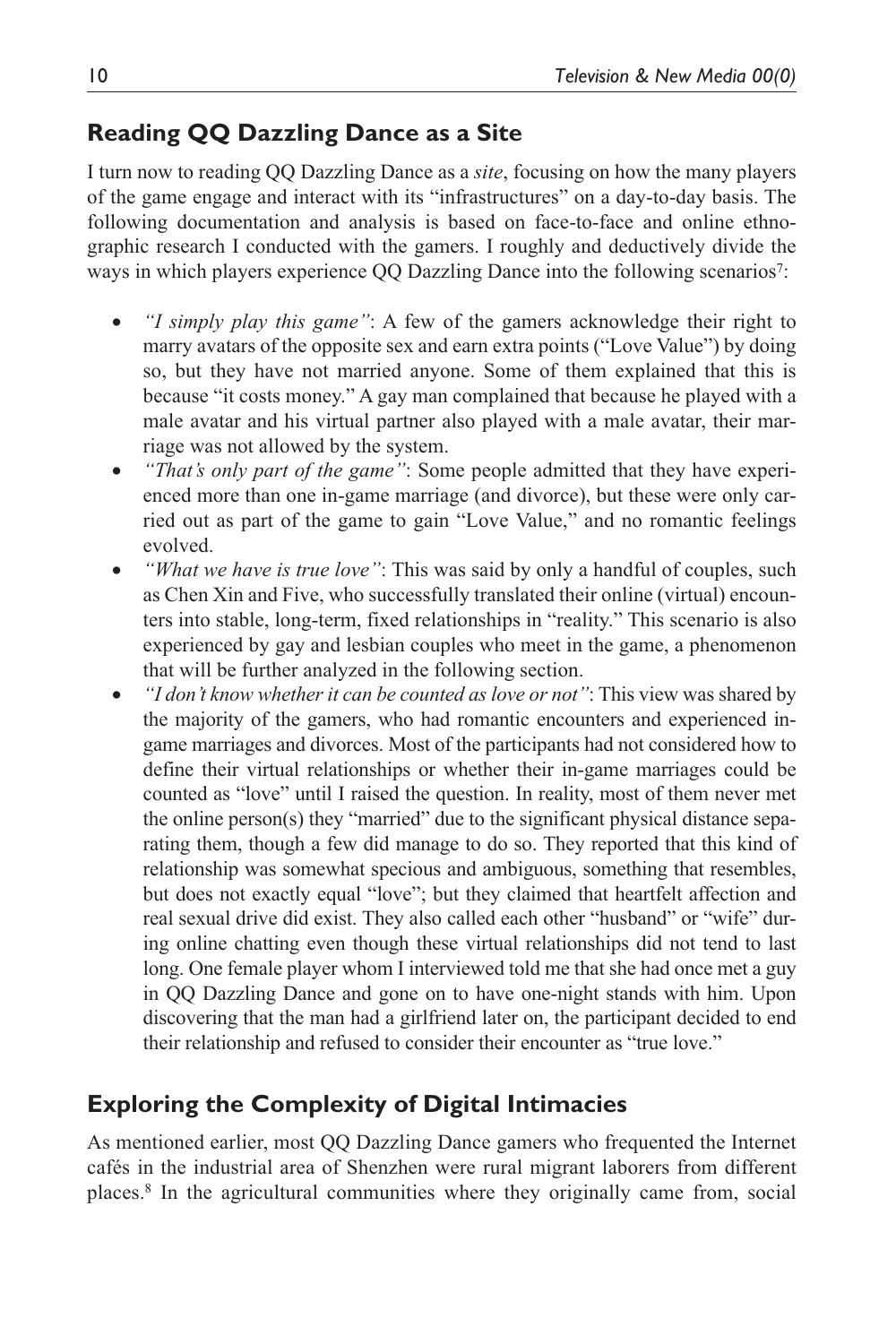circles are mainly made up of members of their extended families and familiar acquaintances. Rural-to-urban migration provided them with an opportunity to encounter a large number of strangers. Because of the unique dormitory labor regime in the industrial area in Southern China, within which laborers are housed in employercontrolled industrial dormitories within or close to production facilities, workers normally live in dormitories accommodating around six to ten people each (Pun 2012). A relationship between strangers usually starts with mutual suspicion and distancing. During my fieldwork, many informants told me that they were on guard against each other when they first arrived. A nineteen-year-old male worker said,

When I first stepped into the dormitory, the first thing on my mind was all my roommates were strangers and I needed to keep an eye on my valuables. I slept with my cellphone and wallet under my pillow for the first night. Thank goodness, they were still there the next morning.

Young workers often joined each other at Internet cafés to play digital games. Playing digital games together, especially games that require teamwork and facilitate romantic encounters, such as QQ Dazzling Dance, constitutes an important interaction for this particular group of people. A worker described it as such,

No one knew the real names of others at the start. We called each other names according to their physical appearance or their in-game avatars. If you are tall, you become "Tall guy" [*Gao Lao*]; if you are fat, you become "Fat-ass" [*Pang Zi*]; if you wear spectacles, you become "Glasses" [*Yanjing Zai*]. If your avatar in the game always wears blue, you become "Blue" [*Lan Lao*]. Girls who play well are called "Queens" [*Nv Wang*] and guys who played well are called "Masters" [*Da Ren*].

Playing the Date Mode (for three males and three females) of QQ Dazzling Dance always proved to be a quick and efficient way for single females and males to hook up with one another. Spreading by word of mouth, QQ Dazzling Dance became famous among the workers as a dating platform, attracting more players, and I often witnessed young couples playing it together in Internet cafés. However, not every couple who met in the game ended up happily ever after. For example, Nie (twenty-five, female, from Guangxi) got to know her ex-boyfriend, a fellow auto factory worker, while playing QQ Dazzling Dance. Recalling him, Nie complained,

He was very fond of video games, on which he spent a lot of time and money. Whenever he was out of money, he would ask me for money, promising to pay back once he got his wage. But he never got enough money, and sometimes just refused to repay me. Finally, I could no longer stand it.

### *A Spectrum of In-game Genders and Sexualities*

Within the game, then, QQ Dazzling Dance players have experimented with a diversified, plural, and unsettled spectrum of romantic and sexual practices (including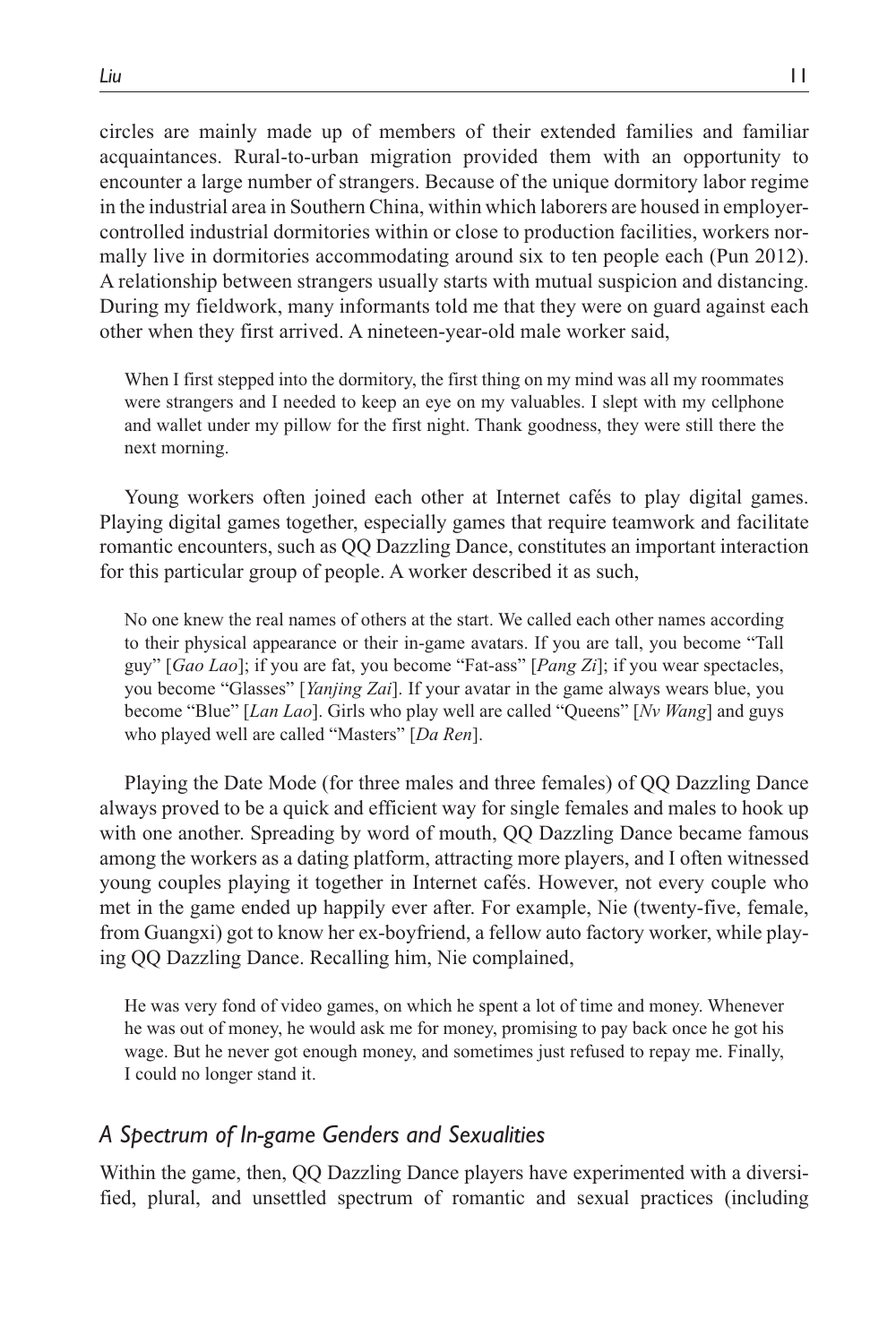refraining from them). The vast spectrum of possibilities can be further expanded and complicated by also taking queer gamers into account. It is not difficult to identify the game designers' firm heteronormative stance regarding marriage and divorce settings. However, my participant observations of the game confirm claims made by previous studies that in spite of the strict heteronormative codes of in-game marriage, young queer gamers still find creative ways of practicing "mobility, flexibility and the spirit of adventure," such as swapping the gender of their in-game avatars (Wu et al. 2007, 85).

In QQ Dazzling Dance, male avatars are sometimes played by lesbian players. They post "coming-out" and marriage-seeking advertisements on the news board, such as, "I am a T [butch lesbian], seeking a wife." There are also many screenshots of romantic interactions between two same-sex avatars circulating in the game's online forum (see Figure 3). Blog posts about romantic relationships between two gay players that emerged online and translated into "reality" can also be found.<sup>9</sup>

The heterosexual participants in my interviews all agreed that it is very "normal" to see these same-sex marriage-seeking advertisements and intimate photos circulating within the game, implying that the players' community is relatively Lesbian, Gay, Bisexual, Transgender (LGBT)-friendly.

#### *Player-avatar Relations*

Another level of complexity arises from player-avatar relations. Each gamer can have more than one game account. Drawing from the interviews that I conducted, the success of a player in QQ Dazzling Dance is often evaluated by two criteria: the skillfulness of playing the dancing game and the visual attractiveness of the avatar. The latter circulates in and around the game and forms a culture within which players learn to make serious efforts to manage the beauty of their avatars (remember this was the first lesson that I was taught!). In some circumstances, such as in the beauty competition, avatars even compete against one another to be sexier, more desirable, and—ultimately—better. Meanwhile, the avatar becomes the object of an erotic gaze. Avatars are examined by the standards set by conventional norms, which promote specific fashion styles and the sexualized coding of masculinity and femininity.

This has created, shaped, and cultivated a discursive space within which players experience digital intimacies. In QQ Dazzling Dance, to those who do not expect anything more than the virtual (the gaming), the pleasure of game play is gained from avatar-avatar interactions. That is to say, the concept of "intimacy," which usually refers to the "chemistry" and relationships between "real" human beings, should be expanded to include avatar-avatar relationships in the digital world. Furthermore, a small portion of the gamers (such as Chen Xin and Five) treated avatar-avatar "chemistry" as a stage of digital "foreplay" (Cupples and Thompson 2010). The avatar-avatar interactions often take place before gamers' face-to-face dating and would be eventually translated to "real" intimacies. And for the majority of the gamers, the differences or similarities between virtual and nonvirtual relationships are simply *not that important*. "I don't know whether it [they] can be counted as love or not," was what I was told repetitively by these gamers.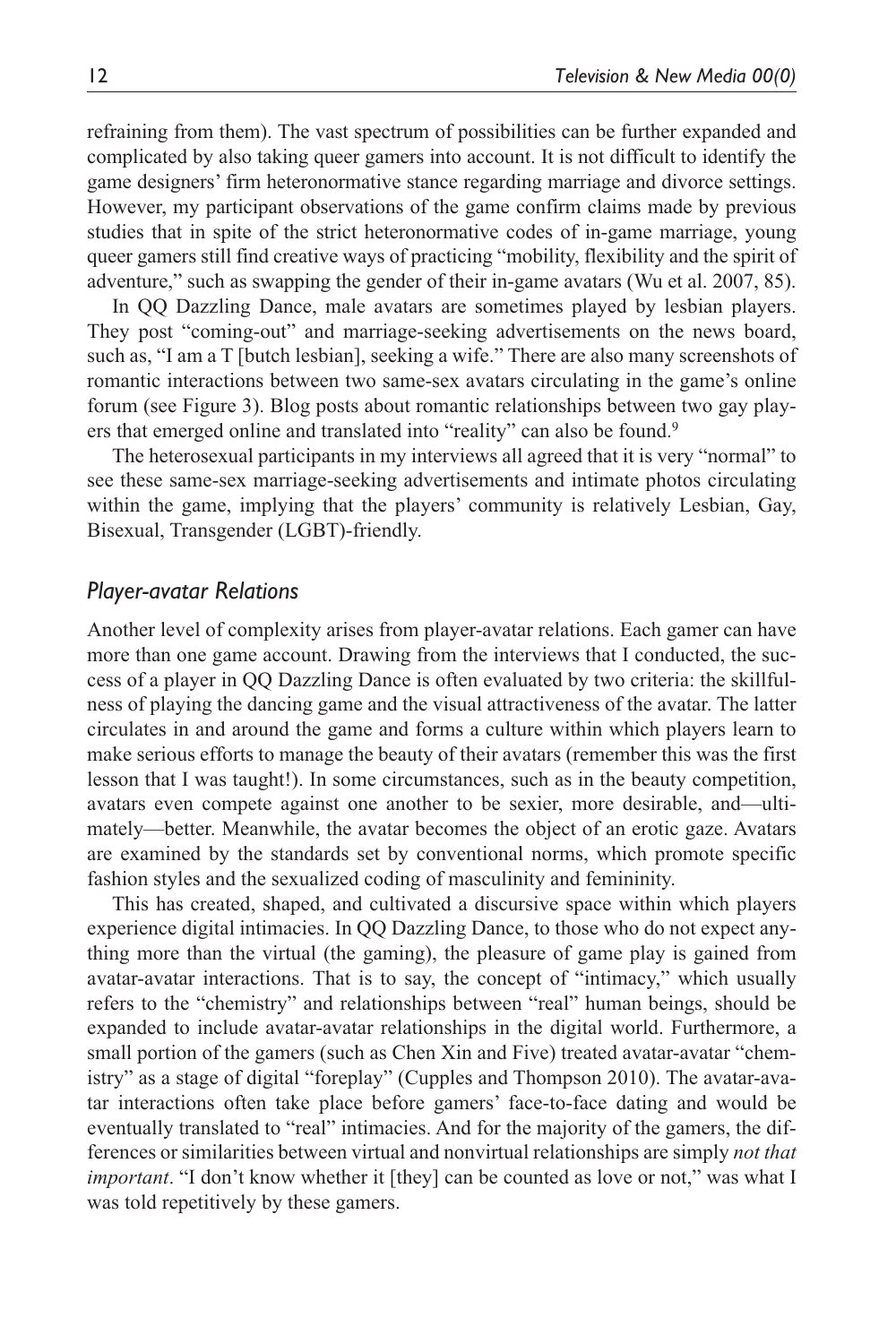

**Figure 3.** A widely distributed screenshot of two male avatars kissing, evoking public attention, and suggesting homosexual interactions between same-sex avatars (players) are not absent in the game.

### *"Men Should Pay": The Gender Politics of In-game Marriage*

According to the system rules of QQ Dazzling Dance, either party in a couple can propose marriage, book a wedding venue, and purchase a "wedding ring" in preparation for marriage. However, my observation finds that it is almost a norm that the male player takes charge of these rituals solely.

The pervasiveness of the heteronormative standard for defining who should pay for a heterosexual wedding can also be seen in a male player's complaint. During a conversation with me, he discussed how much money he had spent on a woman in an effort to maintain their relationship: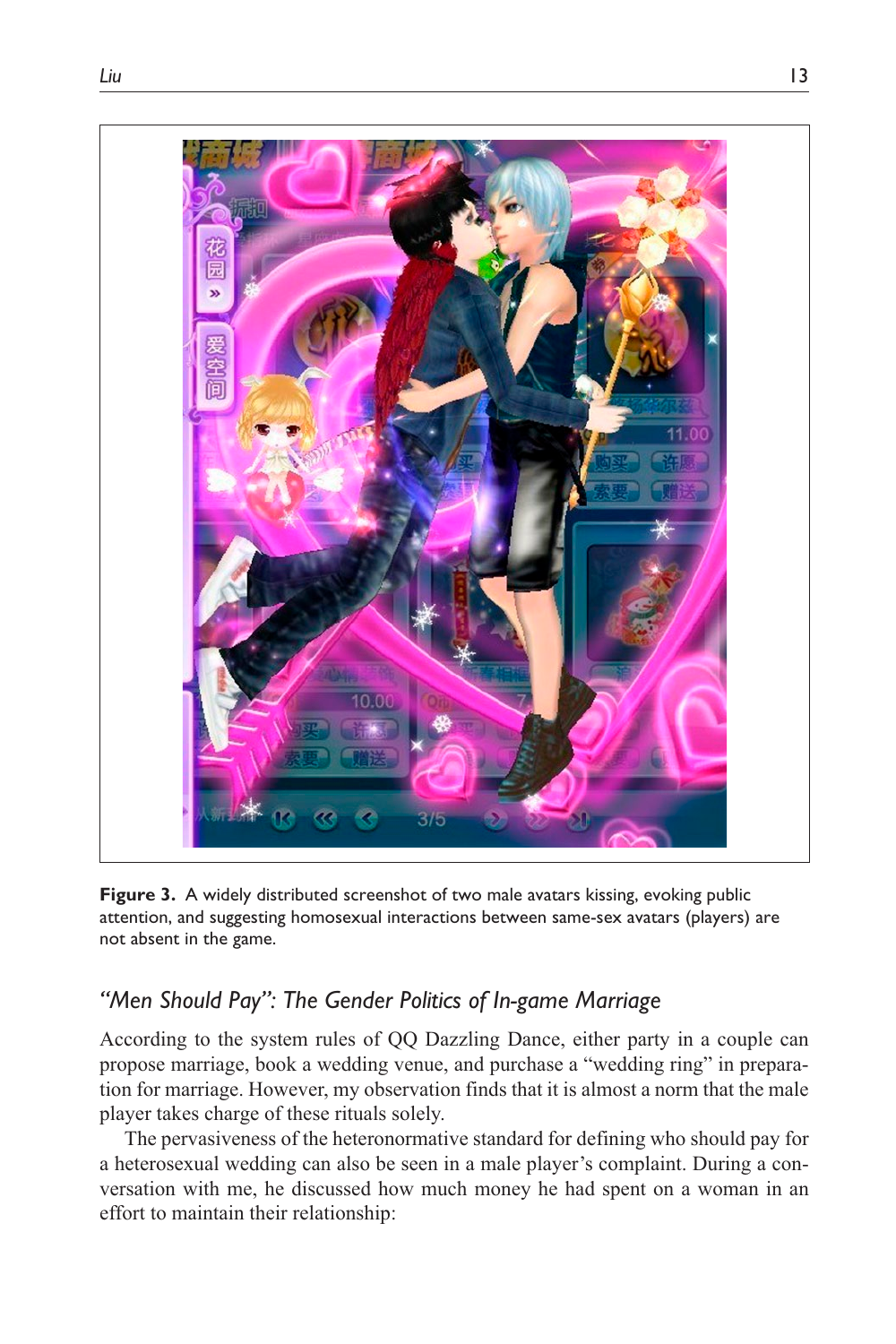In the game, I need to top up for her. When there were new costumes, I would buy the ones she preferred. She has two accounts, and each has four to five sets of clothes; all were bought by me. When she needed to update her weapons and accessories, I would top up for her so that she could afford them. In reality, she even refused to top up her own mobile phone. I paid for all her phone bills.

His story also indicates that the convention that men should pay the bills not only exists in the game, but also extends to real-life offline relationships.

Among many others, the following two dating (marriage-seeking) advertisements circulating in the game's online forum also indicate the pervasiveness of the rule that "men should pay."<sup>10</sup> The first one was allegedly written by a female player.

My avatar is Butterfly's Love (Level 97). I'm 16 years old and I'm a student. I'm looking for a player at the level of 100 or so, and aged 16 to 19. I don't care whether you'd like to do all the preparations for the wedding. As long as you're sincere, we can start being friends, and I'm willing to change my alias for you and enter the same dance group as you. If you are interested, please follow my QQ account: \*\*\*. By the way, wealthy guys are preferred!

The following advertisement was allegedly written by a male player:

A handsome guy playing QQ Dazzling Dance is seeking marriage and willing to do all the preparations! Ladies~ This handsome guy has never been married and has only one requirement: she should be practical. He's definitely wealthy, good-looking and tall~ Any girl who is interested please leave your contact information. The rings are a token of his sincerity!

Of course, it is impossible to determine a player's biological sex simply from an online marriage-seeking advertisement. But considering that gender swapping is a relatively marginal practice, and the fact that advertisements show that players who use male avatars in the game are expected to pay for weddings, regardless of their players' biological sex, we can still observe a certain rigidity in regard to the rule "men should pay."

Changes in gender relations are central to the historical transitions of China's alteration from a communist country to a fast-developing capitalist economy in Southeast Asia. During the revolutionary socialist era (1949–1978), the Marxism-driven state encouraged women to enter the labor force and set out a national policy to demolish the gendered division of labor (Bai 2016; Z. Wang 2005). Under the state policy of equal remuneration, women were also encouraged not to be overprotected: they were responsible for their own spending, as well as their own life.

Nevertheless, since market reform, this Marxist-feminist vision has been discursively constructed as an overtly radical project that "repressed human nature" by erasing gendered difference and impeding people's ability to express their "natural" sexual desires (Rofel 2007). At the same time, endorsing the belief that an unconfined free market should be able to better deliver gender equality, post-socialism promises that it can *re-naturalize* people's gender and sexual relations through capitalist production relations (Rofel 1999, 2007). Against this backdrop, in the contemporary governing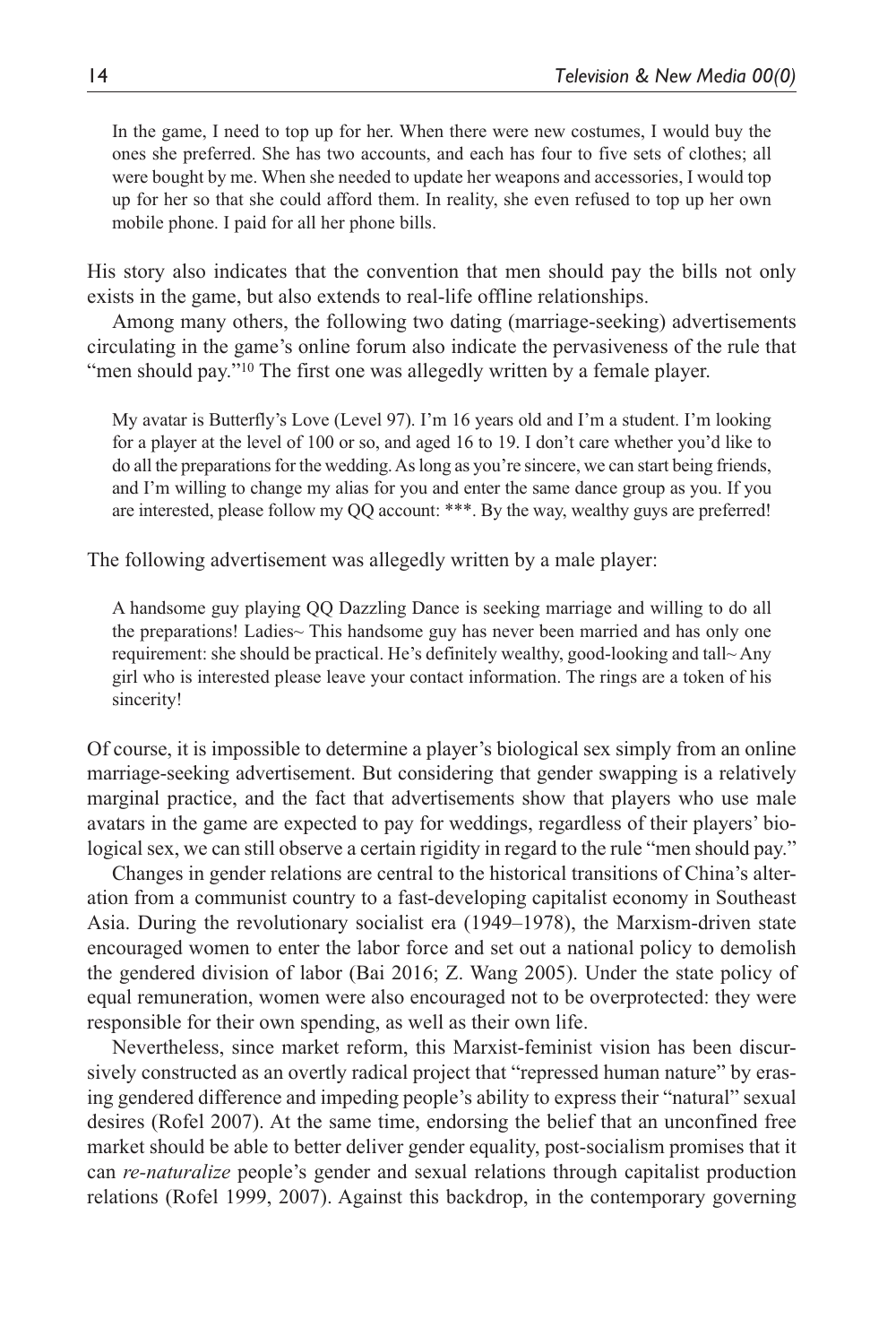schemes, the state further withdraws from the cause of gender equality (e.g., no longer

encourages employment of women or provides state-funded childcare), while the market becomes the key force in adjusting gender relations in the fields of employment, education, culture, public health care, and social welfare. Currently, it is widely believed that too great an influx of women into higher education and the labor force would create substantial societal instability and that women should gladly embrace their "traditional" roles as mothers and wives.

Meanwhile, the contemporary market economy also proposes a stark new standard for masculinity: it is believed that wealthy men embody an ideal masculinity in today's China (Louie 2002; Song and Hird 2014). It is against this historical background that the traditional belief that "men should pay, while women receive" has been re-normalized as "common sense" in people's online-offline romantic relationships. When we reflect on the case of QQ Dazzling Dance, we see that the dating rule (offline) and game players' digital culture (online) are both integral to gender relations in contemporary China. "Men should pay" is an embodied and mediated response to tensions between women's demand for compensation from men in the private domain on one hand, and men's willingness to pay this price in exchange for huge privileges in the public domain in relation to education, employment, and social welfare on the other.

### **Unsettling Genres of Digital Products/Platforms**

A successful Chinese dancing video game, QQ Dazzling Dance, has been advertised by its producers and experienced by its gamers as a dating platform when virtual romance is becoming "the ordinary, the everyday and ongoing" (Mason 2016, 824–25). I believe the juxtaposition of these digital products (namely video games and online dating platforms) is not an isolated, marginal case, nor is it unique to China. In the digital age, almost every digital platform (for example, social media platforms, video watching and sharing websites, online games, digital maps, and dating platforms) is incorporating new ways to enrich and diversify its users' experience. One effective way for these platforms to achieve this goal is to borrow and absorb established cultural and aesthetic conventions from other genres. This article also confirms Jenkins's observation that, "Convergence is both a top-down corporate-driven process and a bottom-up consumerdriven process" (Jenkins 2004, 37). This is because the gamers of QQ Dazzling Dance have carried over habits, such as writing dating posts, cultivated from online dating platforms, into digital gaming experience.

A study of the gaming-dating experience of the gamers of QQ Dazzling Dance, then, demonstrates that the "gamification" of dating can be best understood in relation to a fully theorized concept of "digital intimacies." Race's studies are particularly relevant here (Race 2015b, a). Attending to digital platforms as both texts and sites, Race applies the dichotomy introduced by Bruno Latour involving *intermediaries* (objects that simply transport meanings without transformation) and *mediators* (objects that transform or in some way alter their input; Latour 2005). Race first emphasizes that digital hookup devices are *mediators* because with unique aesthetic codes and newly introduced filter-based dating conventions, these platforms not only are media transporting preexisting forms of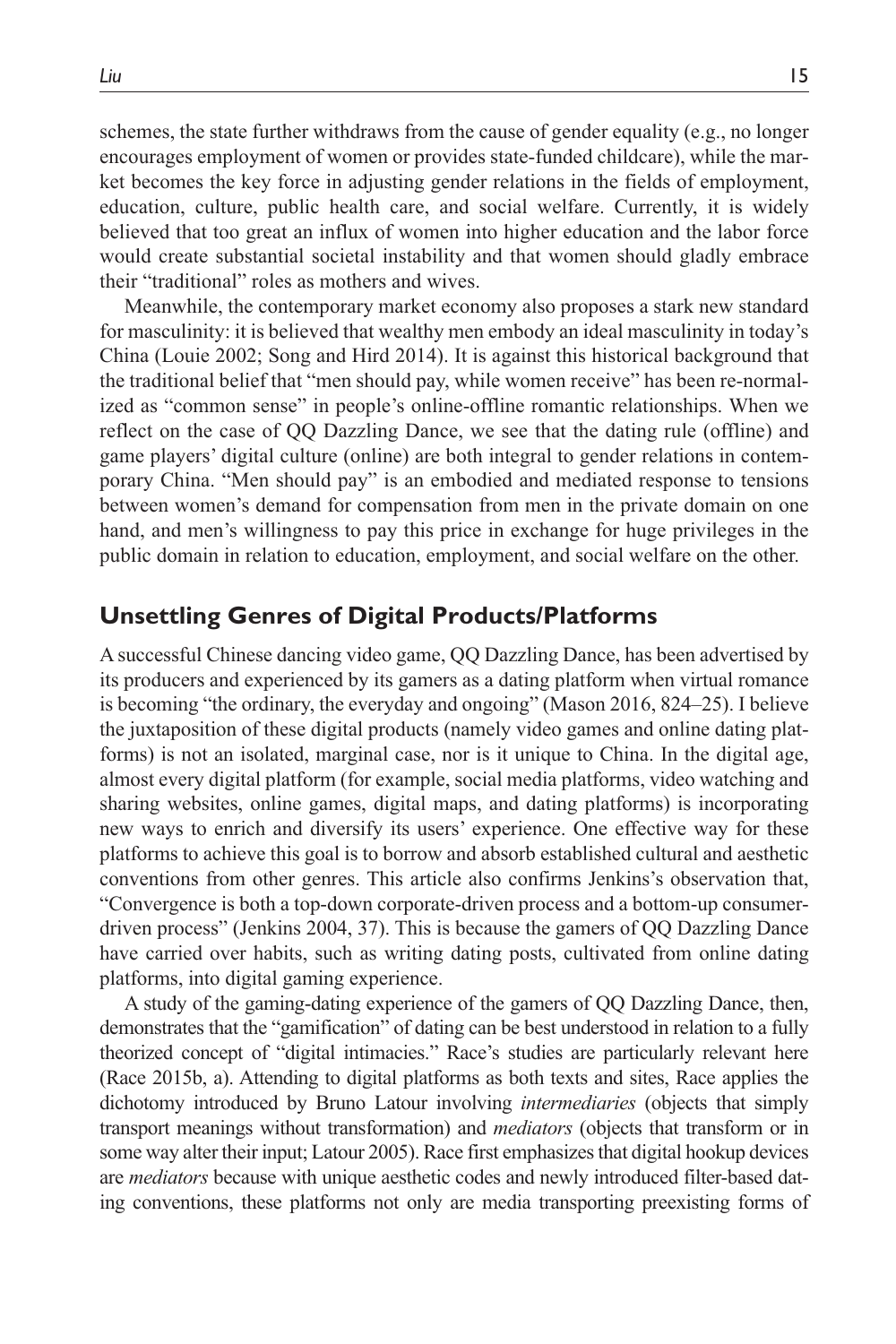intimacy, they also generate new forms of sexual experience and affective bonds (Race 2015a). QQ Dazzling Dance, then, is such a *mediator* as it is capable of conditioning and generating new ways in which game players experience romantic feelings and establish new forms of intimacy. My study shows that the digital intimacies generated by such a video game are complex in four respects.

First, outside of the game, the condition of rural-to-urban labor migration accompanied by senses of loneliness and precaution has made social activities such as gaming together in Internet cafés important among the working-class diaspora. Second, inside of the game, gender and sexuality exist on spectrums and are more fluid and inclusive than the heteronormative rules and restrictions of the game would indicate. That is because on one hand, the virtual world of the game provides queer gamers a safe place to anonymously disclose their sexualities and to articulate homosexual desire; on the other hand, gamers are given the option to play avatars that are like them in basic ways, as well as the chance to experiment with sexuality (McDonald 2015).

Third, complexity arises from player-avatar relations. A number of preexisting studies of digital intimacies reveal that the offline, physical, real sphere and the online, digital, virtual sphere of people's lives cannot be seen as discrete and that they, in fact, overlap (Campbell 2004; Horst and Miller 2012; Miller and Slater 2000; Mowlabocus 2010). It has been argued that it is unhelpful to use such terms as "online" and "real life" to demarcate digital and nondigital environments and to suggest that digital life is "less real or meaningful than experiences offline" (Campbell 2004, 20). However, my study demonstrates that the demarcation between the real and the digital does exist and does provide a space within which gamers can deconstruct the "seriousness" of in-game subjectivities (embedded in avatars) and in-game marriages. For instance, some gamers simply enjoy avatar-avatar intimacies, while others see avatar-avatar intimacies as the "foreplay" before face-to-face dating. The following conditions, then, further add complexity to the intimacies forged in this game: the physical distance between players, the fact that gamers can choose an avatar of a gender different than their own, and the fact that they *can* refuse to marry and gain the extra points awarded for dancing with marriage partners.

Last, as suggested by Michel Foucault (1986, 32), sex and romantic love are not produced "apart from or against power, but in the very space and as the means of its exercise." Foucault's assertion can also be applied to digital intimacies. On one hand, the normative idea among gamers that men pay for women demonstrates that the consumption of such an online video game is deeply embedded in the complex power relations of post-socialist China. On the other hand, the year of QQ Dazzling Dance's inception, 2009, and its slogan "the most romantic video game," also indicate the necessity of understanding the game by locating it at the intersection of several economic and cultural trends: the ripening of China's local video game industry; a nationwide panic over singleness and social pressure to partner; and the digitalization of romantic relationships among Chinese youth. In sum, this article shows that digital intimacies are constantly entangling and relating to changes in digital technologies, media industries, and sociocultural context.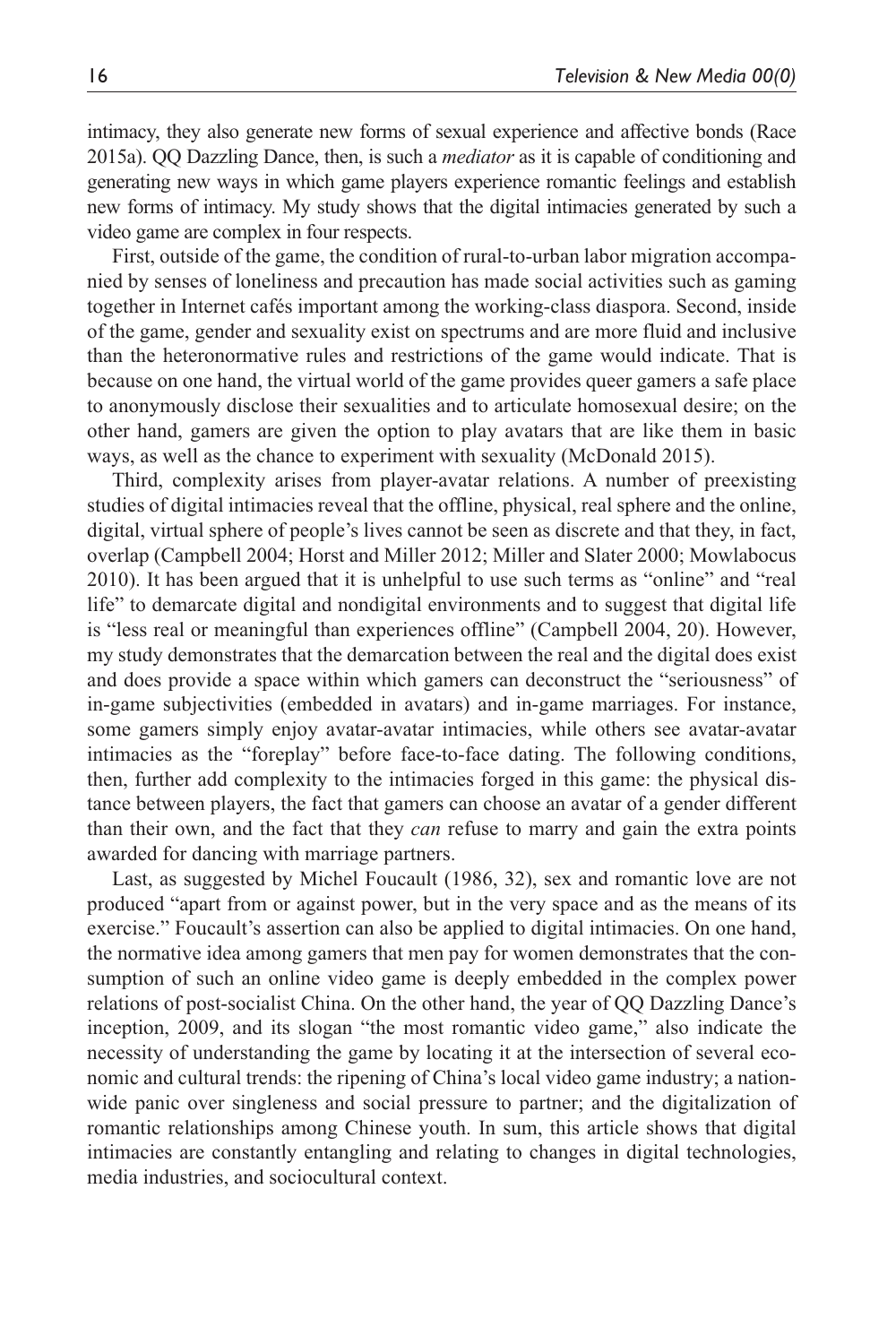#### **Acknowledgments**

I would like to thank Dr Anna Cristina Pertierra, Dr Fiona Nicoll, Prof David Trigger, Prof Michael Keane, Lingwei Hou, and Yucheng Zeng for taking the time to think through related issues with me. Thanks also go to the Institute for Culture and Society at Western Sydney University, hosting me while I was writing this article, and The 2017 U40 Summer School "Cultures of Knowledge: Creative Economy and China" held at Curtin University.

### **Declaration of Conflicting Interests**

The author declared no potential conflicts of interest with respect to the research, authorship, and/or publication of this article.

### **Funding**

The author disclosed receipt of the following financial support for the research, authorship, and/ or publication of this article: The Australian Government Research Training Program Scholarship supported the project.

#### **Notes**

- 1. From 2000 onward, an estimated 250 million Chinese people left their villages to live and work in urban areas (National Bureau of Statistics of China 2014).
- 2. All quotes are translated by the author. All names are pseudonyms.
- 3. Online observations were conducted in the official online forum of QQ Dazzling Dance <http://x5.gamebbs.qq.com/forum.php> (accessed April 4, 2017) and an online forum built by its players [http://tieba.baidu.com/f?ie=utf-8&kw=qq%E7%82%AB%E8%88%9E&fr=](http://tieba.baidu.com/f?ie=utf-8&kw=qq%E7%82%AB%E8%88%9E&fr=search&red_tag=m1110071076) [search&red\\_tag=m1110071076](http://tieba.baidu.com/f?ie=utf-8&kw=qq%E7%82%AB%E8%88%9E&fr=search&red_tag=m1110071076) (accessed April 4, 2017).
- 4. <http://x5.qq.com/cdk/>(accessed October 8, 2016).
- 5. "Tips with images on how to dress up male avatars in QQ Dazzling Dance" (2015) was posted on April 23, 2015 <http://x5.178.com/201504/223775222505.html>(accessed October 8, 2016).
- 6. An online beauty competition among female avatars was held on February 23, 2012 [http://](http://x5.uuu9.com/201202/523430.shtml) [x5.uuu9.com/201202/523430.shtml](http://x5.uuu9.com/201202/523430.shtml) (accessed October 8, 2016).
- 7. This article cannot provide an exact scenario count since many of the gamers interviewed have more than one in-game marriage and are unable to provide precise numbers.
- 8. This article is unable to provide the demographic statistics of all players of QQ Dazzling Dance, nor has the company Tencent Inc. surveyed the background information of its customers. However, it is reasonable to infer that the majority of its players come from the low-income working class, from the fact that QQ Dazzling Dance falls in the low-cost/free category in China's game industry.
- 9. A blog post titled "Male-Male Love, Sparkling Gayness" ("男男相爱 基情四射") was posted by Little Bear (小熊) on March 21, 2012 [http://x5.tgbus.com/bagua/201203/957318.](http://x5.tgbus.com/bagua/201203/957318.shtml) [shtml](http://x5.tgbus.com/bagua/201203/957318.shtml) (accessed October 8, 2016).
- 10. Many similar user-generated dating and in-game marriage-seeking advertisements can be found on the QQ Dazzling Dance online forum [http://tieba.baidu.com/](http://tieba.baidu.com/f?kw=qq%E7%82%AB%E8%88%9E&ie=utf-8) [f?kw=qq%E7%82%AB%E8%88%9E&ie=utf-8](http://tieba.baidu.com/f?kw=qq%E7%82%AB%E8%88%9E&ie=utf-8) (accessed October 11, 2016).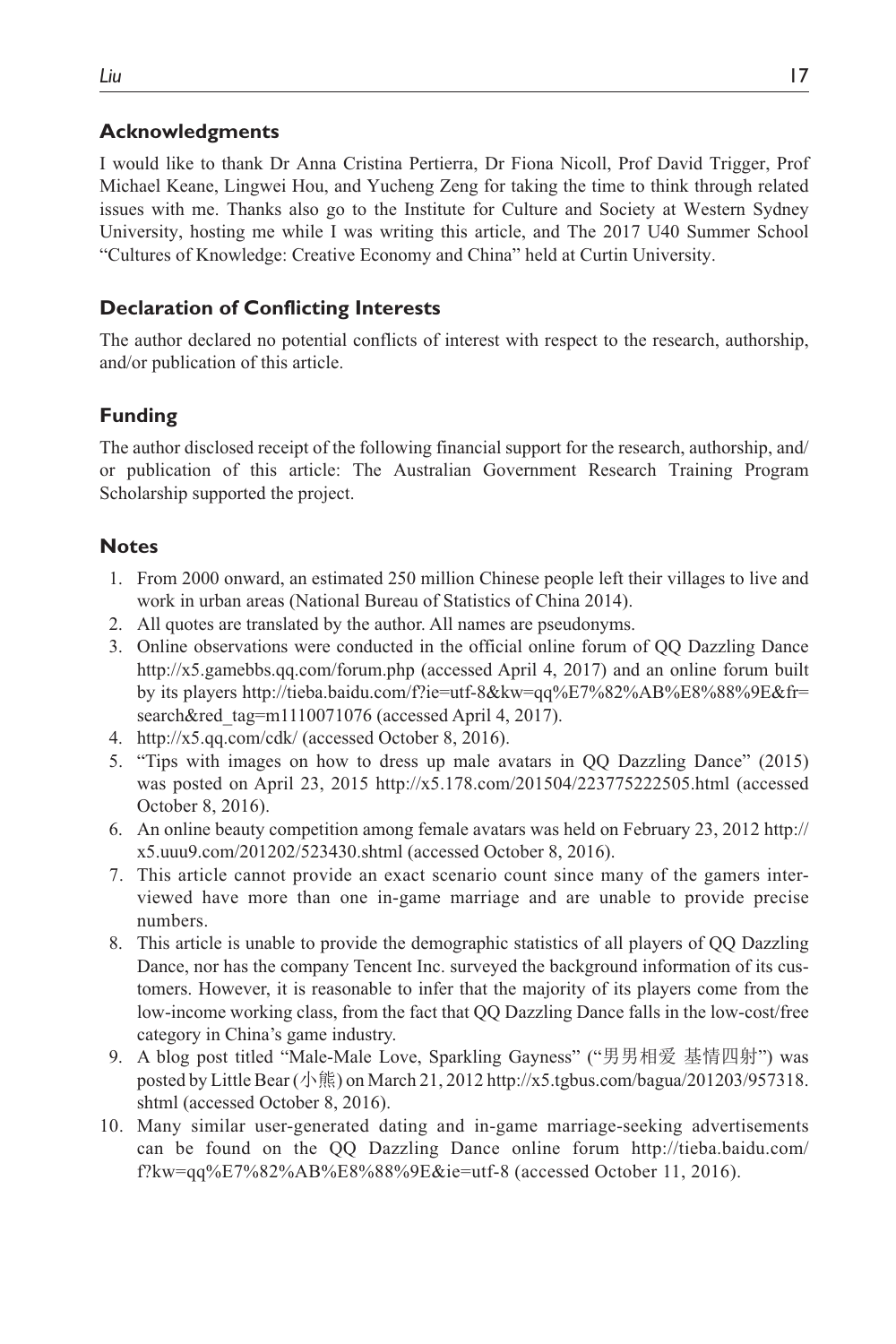#### **References**

- Bai, Di. 2016. "A Feminist Brave New World: The Cultural Revolution Model Theater Revisited." PhD diss., Ohio State University.
- Boellstorff, Tom. 2008. *Coming of Age in Second Life: An Anthropologist Explores the Virtually Human*. Princeton: Princeton University Press.
- Bogost, Ian. 2015. *How to Talk about Videogames*. Minneapolis: University of Minnesota Press.
- Butler, Judith. 1988. "Performative Acts and Gender Constitution: An Essay in Phenomenology and Feminist Theory" *Theatre Journal* 40 (4): 519–31.
- Campbell, John Edward. 2004. *Getting It on Online: Cyberspace, Gay Male Sexuality, and Embodied Identity*. London: Harrington Park Press.
- Chew, Matthew M. 2016. "A Critical Cultural History of Online Games in China, 1995–2015." *Games and Culture*:1-21.<http://journals.sagepub.com/doi/abs/10.1177/1555412016661457>
- Connell, Raewyn, and James W. Messerschmidt. 2005. "Hegemonic Masculinity: Rethinking the Concept." *Gender & Society* 19 (6): 829–59.
- Couldry, Nick. 2011. "More Sociology, More Culture, More Politics." *Cultural Studies* 25 (4–5): 487–501.
- Cover, Rob. 2015. "Visual Hetero-masculinities Online: Beyond Binaries and Sexual Normativities in Camera Chat Forums." *Men and Masculinities* 18:159–75.
- Cover, Rob. 2016. "Digital Difference: Theorizing Frameworks of Bodies, Representation and Stereotypes in Digital Games." *Asia Pacific Media Educator* 26 (1): 4–16.
- Cupples, Julie, and Lee Thompson. 2010. "Heterotextuality and Digital Foreplay: Cell Phones and the Culture of Teenage Romance." *Feminist Media Studies* 10 (1): 1–17.
- Dai, Jinhua, and Tani Barlow. 2002. *Cinema and Desire: Feminist Marxism and Cultural Politics in the Work of Dai Jinhua*. Edited by Tani Barlow and Jing Wang. New York: Verso.
- Driscoll, Catherine, and Melissa Gregg. 2011. "Convergence Culture and the Legacy of Feminist Cultural Studies." *Cultural Studies* 25 (4–5): 566–84.
- Evans, Sarah Beth, and Elyse Janish. 2015. "#INeedDiverseGames: How the Queer Backlash to GamerGate Enables Nonbinary Coalition." *QED: A Journal in GLBTQ Worldmaking* 2 (2): 125–50.
- Fincher, Leta Hong. 2014. *Leftover Women: The Resurgence of Gender Inequality in China*. London: Zed Books.
- Foucault, Michel. 1986. *The History of Sexuality: An Introduction*. Translated by Robert Hurley. Vol. 1. New York: Pantheon Books.
- Gershon, Ilana. 2011. *The Breakup 2.0: Disconnecting over New Media*. Ithaca: Cornell University Press.
- Goldberg, Daniel, and Linus Larsson. 2015. *The State of Play: Creators and Critics on Video Game Culture*. New York: Seven Stories Press.
- Hakim, Jamie. 2016. "'The Spornosexual': The Affective Contradictions of Male Body-work in Neoliberal Digital Culture." *Journal of Gender Studies*:1–11. [http://www.tandfonline.com/](http://www.tandfonline.com/doi/abs/10.1080/09589236.2016.1217771?journalCode=cjgs20) [doi/abs/10.1080/09589236.2016.1217771?journalCode=cjgs20](http://www.tandfonline.com/doi/abs/10.1080/09589236.2016.1217771?journalCode=cjgs20)
- Hay, James, and Nick Couldry. 2011. "Rethinking Convergence/Culture: An Introduction." *Cultural Studies* 25 (4–5): 473–86.
- Horst, Heather, and Daniel Miller. 2012. *Digital Anthropology*. New York: Berg.
- Iseri, Makiko. 2015. "Flexible Femininities? Queering Kawaii in Japanese Girls' Culture." In *Twenty-first Century Feminism: Forming and Performing Femininity*, edited by Claire Nally and Angela Smith, 140–63. London: Palgrave Macmillan.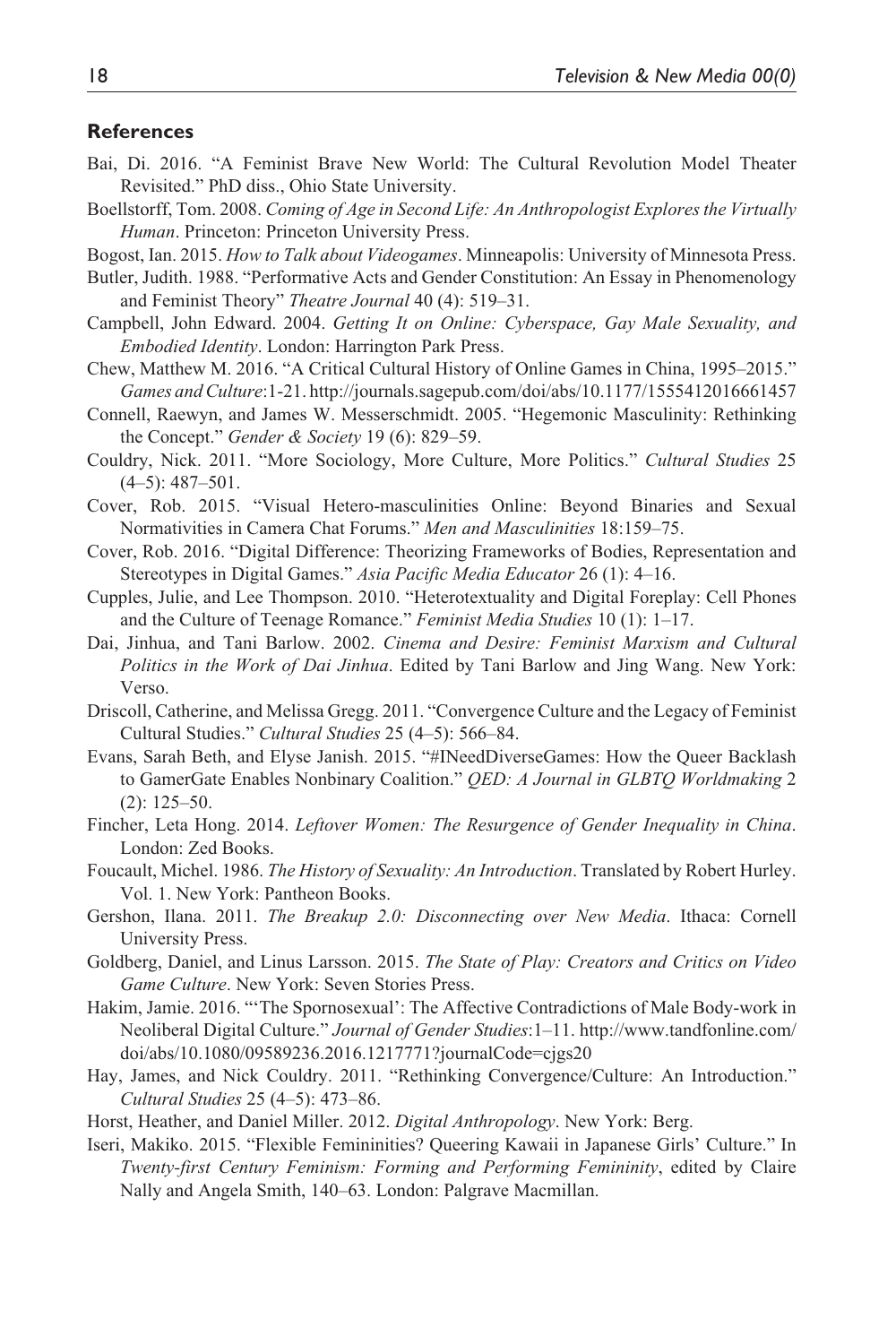- Jenkins, Henry. 2004. "The Cultural Logic of Media Convergence." *International Journal of Cultural Studies* 7 (1): 33–43.
- Jenkins, Henry. 2006. *Convergence Culture: Where Old and New Media Collide*. New York: New York University Press.
- Jin, Xiaoyi, Qiuju Guo, and Marcus W. Feldman. 2015. "Marriage Squeeze and Intergenerational Support in Contemporary Rural China: Evidence from X County of Anhui Province." *The International Journal of Aging & Human Development* 80 (2): 115–39.
- Jung, Sun. 2010. *Korean Masculinities and Transcultural Consumption: Yonsama, Rain, Oldboy, K-pop Idols*. Hong Kong: Hong Kong University Press.
- Latour, Bruno. 2005. *Reassembling the Social: An Introduction to Actor-network-theory*. Oxford: Oxford University Press.
- Li, Luzhou. 2015. "If You Are the One: Dating Shows and Feminist Politics in Contemporary China." *International Journal of Cultural Studies* 18 (5): 519–35.
- Liu, Tingting. 2016. "Neoliberal Ethos, State Censorship, and Sexual Culture: A Chinese Dating/Hook-up App." *Continuum: Journal of Media & Cultural Studies* 30 (5): 557–66.
- Louie, Kam. 2002. *Theorising Chinese Masculinity: Society and Gender in China*. Cambridge: Cambridge University Press.
- Mason, Corinne Lysandra. 2016. "Tinder and Humanitarian Hook-ups: The Erotics of Social Media Racism." *Feminist Media Studies* 16 (5): 1–16.
- McChesney, Robert W. 1999. *Rich Media, Poor Democracy: Communication Politics in Dubious Times*. Urbana: University of Illinois Press.
- McDonald, Heidi. 2015. "Romance in Games: What It Is, How It Is, and How Developers Can Improve It." *QED: A Journal in GLBTQ Worldmaking* 2 (2): 32–63.
- Miller, Daniel. 2000. "The Fame of Trinis: Websites as Traps." *Journal of Material Culture* 5  $(1): 5-24.$
- Miller, Daniel, and Don Slater. 2000. *The Internet: An Ethnographic Approach*. Oxford: Berg.
- Mowlabocus, Sharif. 2010. *Gaydar Culture: Gay Men, Technology and Embodiment in the Digital Age*. Book, Section vols. Farnham: Ashgate Publishing.
- Murnen, Sarah K., and Donn Byrne. 1991. "Hyperfeminity: Measurement and Initial Validation of the Construct." *The Journal of Sex Research* 28 (3): 479–89.
- National Bureau of Statistics of China. 2014. <http://www.stats.gov.cn/tjsj/ndsj/>(accessed June 27, 2017).
- Ouellette, Laurie, and Julie Wilson. 2011. "Women's Work: Affective Labour and Convergence Culture." *Cultural Studies* 25 (4–5): 548–65.
- Pun, Ngai. 2012. "Gender and Class: Women's Working Lives in a Dormitory Labor Regime in China." *International Labor and Working Class History* 81 (81): 178–81.
- Qiu, Jack Linchuan. 2013. "Cybercafés in China: Community Access beyond Gaming and Tight Government Control." *Library Trends* 62 (1): 121–39.
- Race, Kane. 2015a. "'Party and Play': Online Hook-up Devices and the Emergence of PNP Practices among Gay Men." *Sexualities* 18 (3): 253–75.
- Race, Kane. 2015b. "Speculative Pragmatism and Intimate Arrangements: Online Hook-up Devices in Gay Life." *Culture, Health & Sexuality* 17 (4): 496–511.
- Rofel, Lisa. 1999. *Other Modernities: Gendered Yearnings in China after Socialism*. Berkeley: University of California Press.
- Rofel, Lisa. 2007. *Desiring China: Experiments in Neoliberalism, Sexuality, and Public Culture*. Durham: Duke University Press.
- Shaw, Adrienne. 2010. "What Is Video Game Culture? Cultural Studies and Game Studies." *Games and Culture* 5 (4): 403–24.